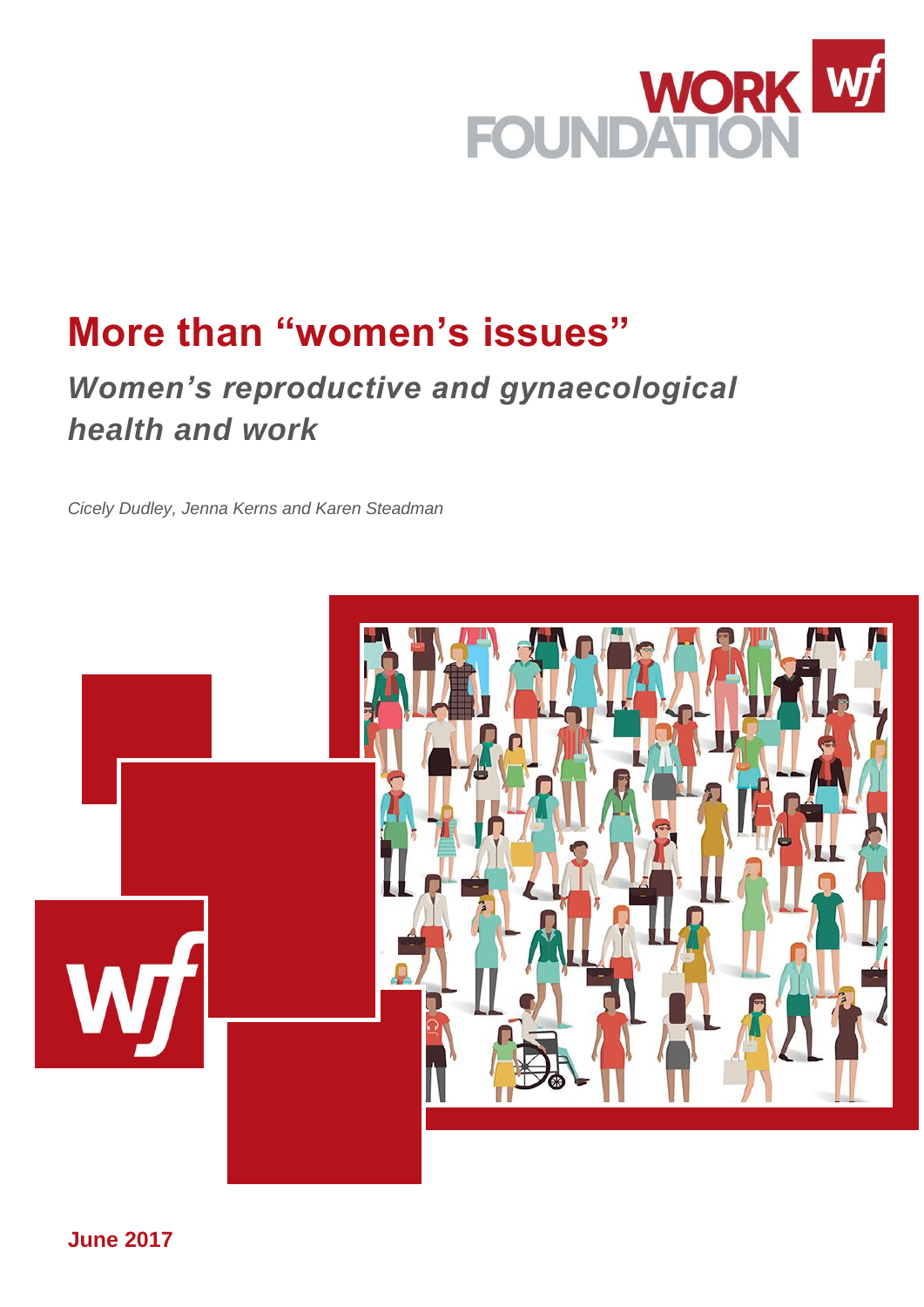## **About The Work Foundation**

Through its rigorous research programmes targeting organisations, cities, regions and economies, now and for future trends; The Work Foundation is a leading provider of analysis, evaluation, policy advice and know-how in the UK and beyond.

The Work Foundation addresses the fundamental question of what Good Work means: this is a complex and evolving concept. Good Work for all by necessity encapsulates the importance of productivity and skills needs, the consequences of technological innovation, and of good working practices. The impact of local economic development, of potential disrupters to work from wider-economic governmental and societal pressures, as well as the business-needs of different types of organisations can all influence our understanding of what makes work good. Central to the concept of Good Work is how these and other factors impact on the well-being of the individual whether in employment or seeking to enter the workforce.

For further details, please visit [www.theworkfoundation.com.](http://www.theworkfoundation.com/)

## **About the Health at Work Policy Unit**

The Health at Work Policy Unit (HWPU) provides evidence-based policy recommendations and commentary on contemporary issues around health, wellbeing and work. Based at The Work Foundation, it draws on The Work Foundation's substantial expertise in workforce health, its reputation in the health and wellbeing arena and its relationships with policy influencers. The HWPU aims to provide an independent, authoritative, evidence-based voice capable of articulating the views of all stakeholders.

## **Acknowledgements**

The authors would like to thank those who shared their knowledge and experience with us in expert interviews, including colleagues from Endometriosis UK, Fertility Network UK, the All Party Parliamentary Group on Women's Health (via their secretariat PB Consulting), PwC, Royal Mail, and Unum. We would also like to thank Work Foundation colleagues David Shoesmith and James Chandler for their support with this project, and Professor Dame Carol Black for her support for the original idea.

*This paper has been supported financially by grants from the British Safety Council and Napp Pharmaceuticals Limited who have had no editorial input.*





**Picture credits** *Cover:* Thinkstock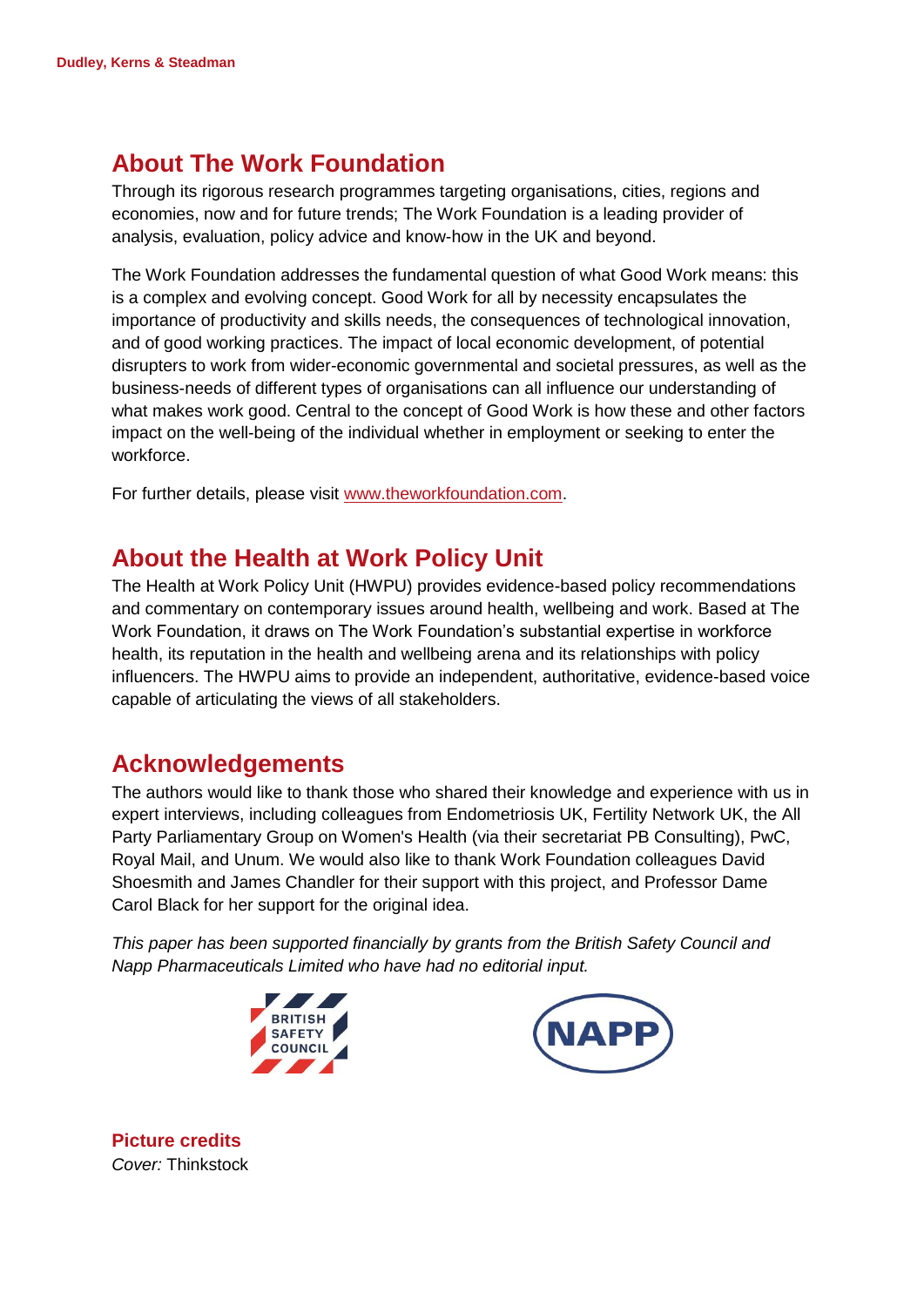### <span id="page-2-0"></span>**Executive summary**

The role of women in pregnancy and post-natal care is often part of the discourse around work and inequality; the motherhood pay penalty is well known, and taking time out of the labour market to have children is key to the sharp increase in the gender pay gap from the age of 40. However, women's reproductive and gynaecological health burdens in regards to work do not end there – indeed, there are challenges irrespective of whether one has children. In this paper we shed a light on the less talked about factors of female reproductive and gynaecological health which present challenges to working, all of which are underrecognised in the current debate. Indeed, despite affecting half of the population, these issues are rarely discussed out loud – women's reproductive and gynaecological health is replete with whispered conversations and euphemisms. It's time this changed.

Every woman of working age will experience some health related, physical and/or psychological, implications of being a woman. This occurs across the life-cycle from periods to menopause, and includes common conditions such as fibroids, endometriosis and premenstrual syndrome, as well as those which inhibit the ability to become pregnant or carry to term. Being pregnant may cause a range of symptoms (such as extreme morning sickness), exacerbate symptoms of existing conditions (including where pregnancy inhibits the ability to manage an existing condition), or lead to the development of health conditions, including post-natal depression. Many of these conditions manifest in emotional stress, poorer psychological health (often depression), fatigue and pain, all of which are known to have considerable negative implications for work.

In this paper we feature four areas of women's reproductive and gynaecological health: **endometriosis**, **infertility**, **pregnancy and health**, and **menopause**; shining a light on what they mean in terms of work. We suggest recommendations for action to reduce the risk that a considerable number of employees are facing additional challenges in work merely due to being a woman. The point we seek to make is that these conditions and experiences are not just "women's issues" – as they affect so much of the UK labour force, their effective management is important to the country as a whole. The issues we cover are:

- **Endometriosis.** A condition caused by cells similar to the ones lining the womb (uterus) growing outside the womb, endometriosis can result in excessively painful periods and chronic pelvic pain. Though estimated to affect 1 in 10 women in the UK (around of third of which experience severe symptoms), awareness among the public and health professionals is low; it takes an average of 7.5 years to gain a diagnosis. Time taken off work for investigation of the condition, the stress of not knowing and in some cases not being believed (with symptoms dismissed as common period pain) takes its toll on women and their ability to work, as do the condition's symptoms of recurrent pain and fatigue. Many women report reduced productivity and absence, while others find themselves forced into part-time work, or unable to work at all. Often women feel unable to disclose their condition, especially due to managers of the opposite sex, due to stigma and a general low awareness of endometriosis, what it is, and what support women who have it may need to be supported to stay at work.
- **Infertility.** Wanting to have children but not being able to do so can be immensely distressing for both women and men, but often particularly so for women, likely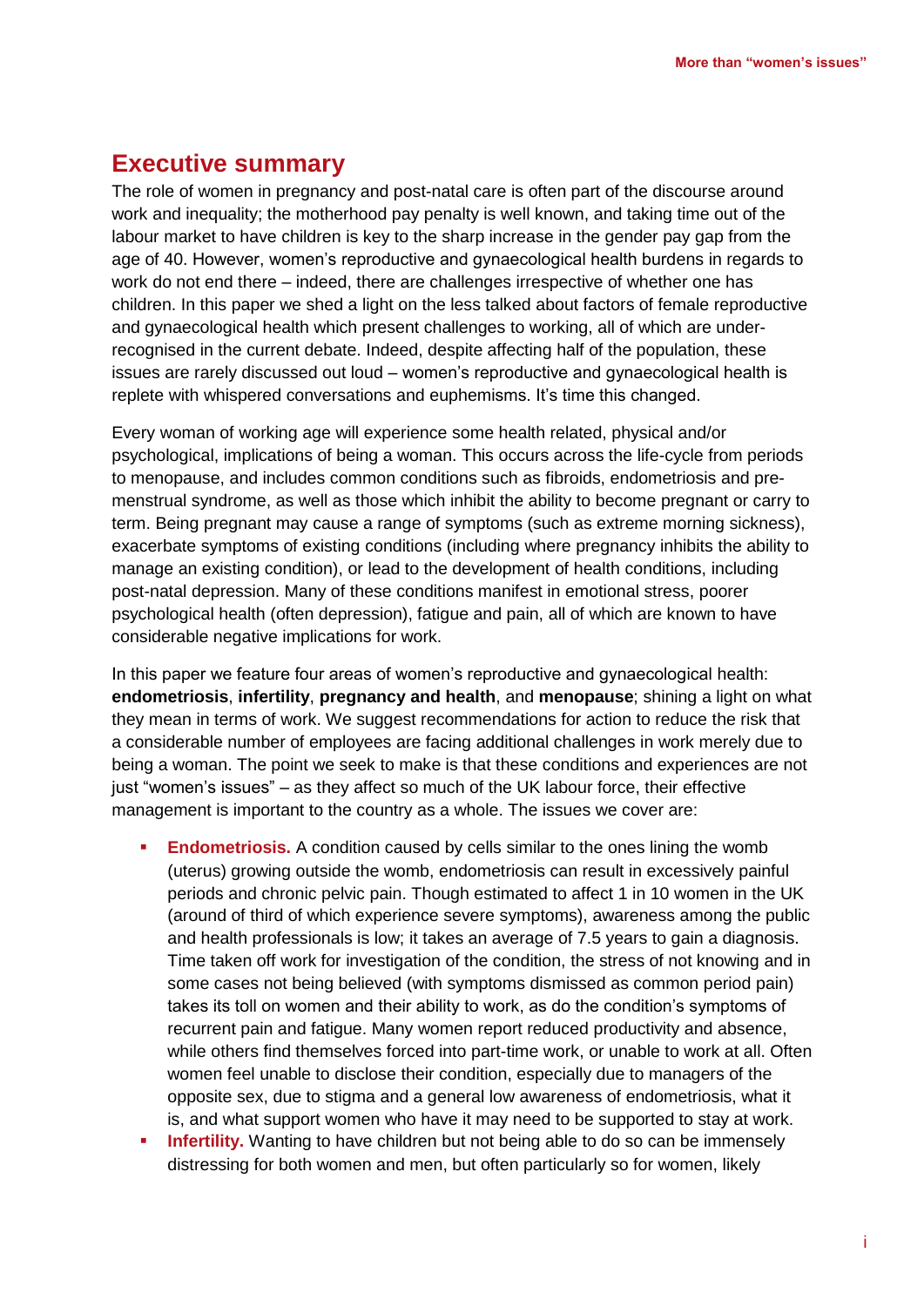influenced by their social and biological role of carrying children. The stress of infertility can manifest in mental health conditions, with one study finding 90% of infertile women regularly experience feelings of depression. Feelings of social exclusion and of being a "failure" add to the psychological impact. Research has indicated that a large majority of women who experience infertility found it to affect their performance at work. Access to treatment (especially IVF) is restricted, and for those who are able to access it, there are likely further implications for working in terms of time off, which employers may not feel is justified; some employers regard IVF as a "lifestyle choice" rather than treatment for a medical condition.

- **Pregnancy and pre-existing conditions.** All women experience pregnancy differently, including in terms of maternal health. This is even more evident where the woman has certain pre-existing health conditions, which pregnancy can complicate such as those involving the heart, the metabolic system (such as diabetes), and mental illness. Pregnant women with such conditions may need more support at work than healthy pregnant women; there will likely be additional antenatal appointments to monitor the health of mother and baby, but also in terms of managing medication while pregnant where continuation presents risks to the unborn child.
- **Menopause.** This hormonal change is a natural part of the ageing process; usually affecting women aged 45-55 (though earlier in one out of 100 cases). Despite being a common experience in working age people, discussion of its impact on work and how this can be managed remains limited. As well as being a hugely emotional experience, women often experience a range of side effects, including hot flushes, fatigue, irritability, difficulty concentrating and sleep disturbance. These effects can last for several years. The work environment is often not conducive to effective management of the side effects of menopause; for example, high office temperatures can exacerbate hot flushes, causing distress and embarrassment. For many, the menopause remains a "taboo" subject, preventing many women from disclosing their normal, yet challenging, experiences to managers.

As we have seen above, there are a range of issues relating specifically to the female reproductive system which can and do impact on women's health and work; it is time we stopped dismissing them as "women's issues" and recognise and support them as workplace health concerns. These conditions and experiences involve both physical and psychological pain for women, and can cause great distress and fatigue, and as such should be seen alongside other workplace health priorities. Perhaps the greatest challenge is one of awareness; the relationship between these conditions and experiences at work is underrecognised and under-researched. We hope that this paper opens up more dialogue around women's health and work, improving recognition and understanding of the reality for working women, empowering women to raise these issues and access support at work to selfmanage their symptoms, and driving the development of support where it is needed.

#### **Recommendations for employers**

**Recommendation 1: Improve recognition of women's reproductive and gynaecological health in workplace policy and processes** *– Recognising that these are chronic conditions, sometimes severe, and need to be considered in sickness absence management, health and safety, Equality Act implementation and so on.*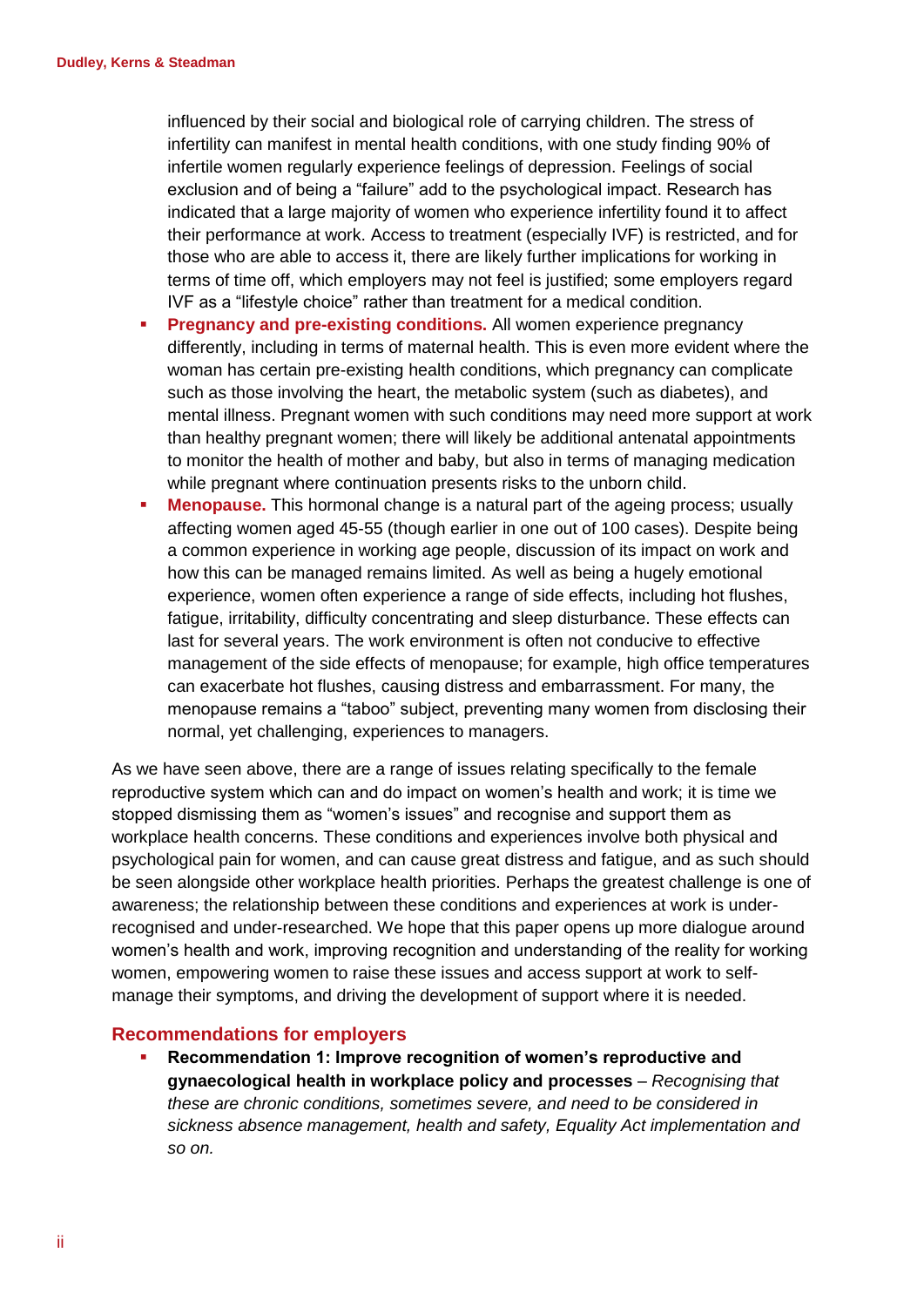**Recommendation 2: Provide a pathway for female staff to access confidential work support** *– Due to the gender-specific nature of these sensitive issues, it may be helpful in larger companies to have a designated alternative to line managers who affected staff can speak with.*

#### **Recommendations for the Joint Work and Health Unit**

- **Recommendation 3: Improving access to evidence-based advice and support through government services and support** *– For example, the Government's Fit for Work online advice service currently only has resources on menopause. Guidance needs to be developed collaboratively with government departments, patient groups, employers and health professionals – particularly general practice, gynaecology and occupational health.*
- **Recommendation 4: Review and improve clarity over legal status of conditions**  *– Especially in terms of the Department for Work and Pension's recognition of the disabling nature of severe endometriosis.*

#### **Recommendations for the health system**

- **Recommendation 5: Review clinical guidance** *– In terms of improving access to timely diagnosis, and addressing the implications of this delay, as well as more explicitly recognising self-management, peer support, and quality of life factors in NICE and other guidance.*
- **Recommendation 6: Recognition of work as a health outcome** *Encourage consideration in the health system of quality of life issue, including work, in policy and practice of general practice and gynaecology healthcare professionals.*

#### **Recommendations for further research**

 **Recommendation 7: Building the evidence base** *– This is an under-researched area. In order to better understand the challenges many women's experience due to these conditions, more good quality research needs to be commissioned. Research should focus on the challenges posed by these conditions, as well as the solutions.*

In developing this paper we have spoken to Endometriosis UK, APPG on women's health, Fertility Network UK, vocational rehabilitation specialists at Unum, and colleagues at Royal Mail and PwC.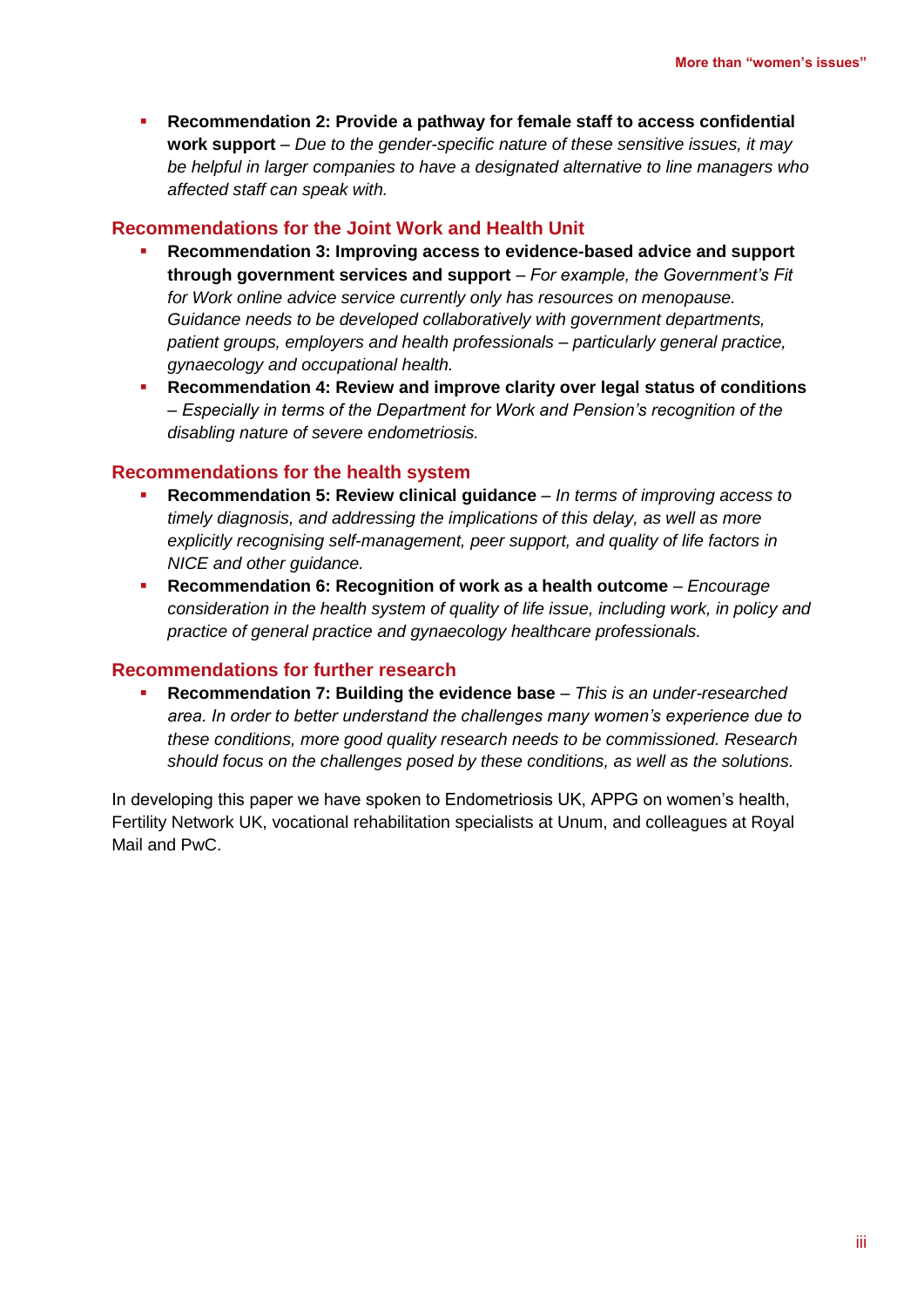## **Contents**

|                                                 | <b>Executive summary</b>                                                                                                     |                |
|-------------------------------------------------|------------------------------------------------------------------------------------------------------------------------------|----------------|
| 1.                                              | Introduction                                                                                                                 | 1              |
|                                                 | 2. Endometriosis                                                                                                             | $\overline{2}$ |
| 2.1.                                            | What is endometriosis?                                                                                                       | $\overline{2}$ |
| 2.2.                                            | Implications for work                                                                                                        | 3              |
| 2.3.                                            | Management and support at work                                                                                               | 4              |
|                                                 | 3. Infertility and fertility problems                                                                                        | $\overline{7}$ |
| 3.1.                                            | What do we mean by fertility problems?                                                                                       | $\overline{7}$ |
| 3.2.                                            | Treatment                                                                                                                    | $\overline{7}$ |
| 3.3.                                            | Implications for work                                                                                                        | 8              |
| 3.4.                                            | Management and support at work                                                                                               | 9              |
| <b>Pregnancy and long-term conditions</b><br>4. |                                                                                                                              | 12             |
| 4.1.                                            | Pregnancy and health                                                                                                         | 12             |
| 4.2.                                            | Implications for work                                                                                                        | 13             |
| 4.3.                                            | Management and support at work                                                                                               | 14             |
| 5. Menopause                                    |                                                                                                                              | 16             |
| 5.1.                                            | What is the menopause?                                                                                                       | 16             |
| 5.2.                                            | Implications for work                                                                                                        | 16             |
| 5.3.                                            | Management and support at work                                                                                               | 18             |
| Conclusion and recommendations<br>6.            |                                                                                                                              | 21             |
| 6.1.                                            | Recommendations for employers                                                                                                | 21             |
|                                                 | Recommendation 1: Improve recognition of women's reproductive and<br>gynaecological health in workplace policy and processes | 21             |
|                                                 | Recommendation 2: Provide a pathway for female staff to access confidential<br>work support                                  | 22             |
| 6.2.                                            | Recommendations for the Joint Work and Health Unit                                                                           | 22             |
|                                                 | Recommendation 3: Improving access to evidence-based advice and support<br>through government services and support           | 22             |
|                                                 | Recommendation 4: Review and improve clarity over legal status of conditions                                                 | 23             |
| 6.3.                                            | Recommendations for the health system                                                                                        | 23             |
|                                                 | Recommendation 5: Review clinical guidance                                                                                   | 23             |
|                                                 | Recommendation 6: Recognition of work as a health outcome                                                                    | 24             |
| 6.4.                                            | Recommendations for further research                                                                                         | 24             |
|                                                 | Recommendation 7: Building the evidence base                                                                                 | 24             |
|                                                 | More information and support                                                                                                 | 25             |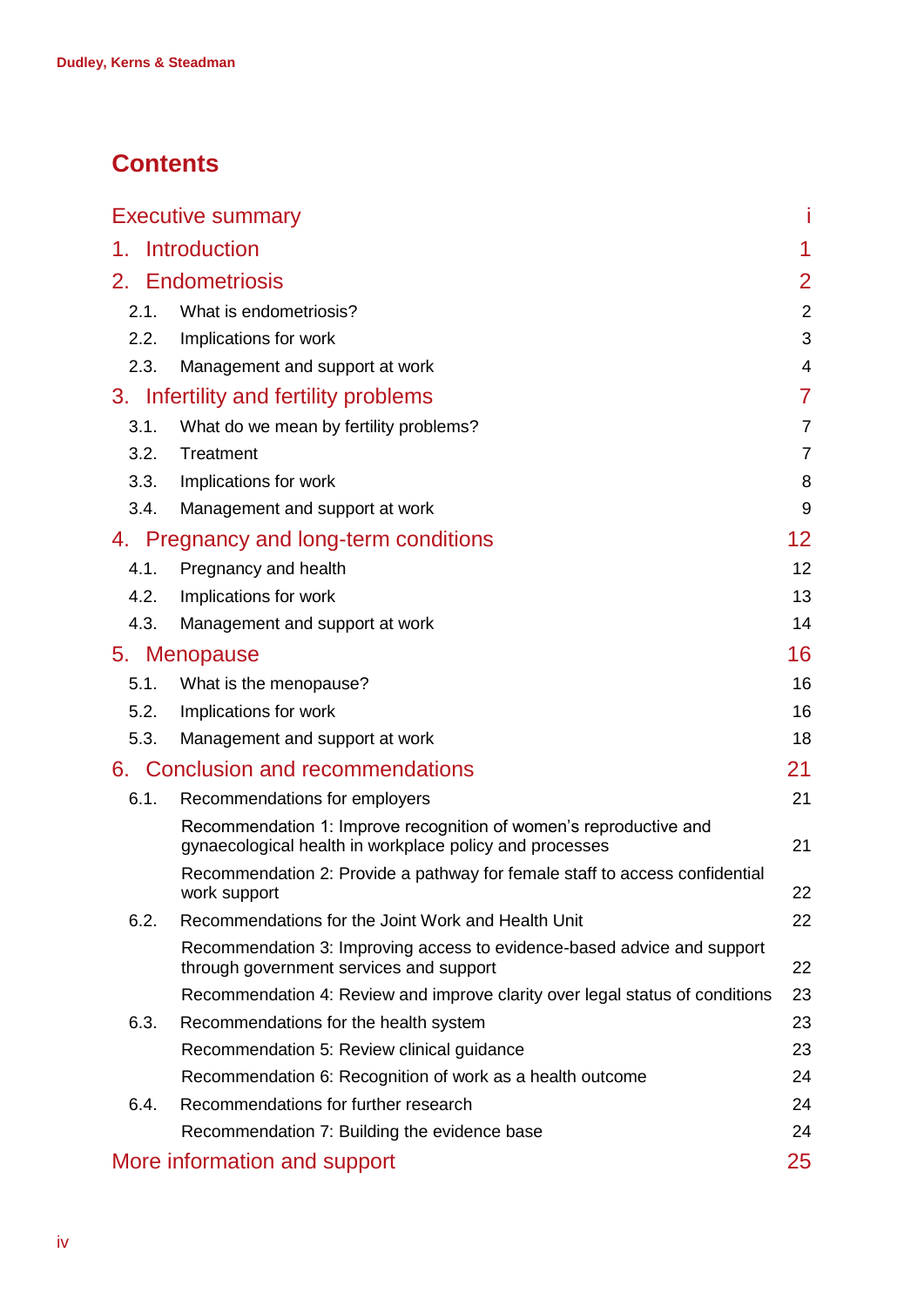## **1. Introduction**

<span id="page-6-0"></span>The role of women in reproduction, and particularly in terms of pregnancy and childcare (women still take on the lion's share of family, care and domestic responsibilities) is often part of discourse around work and inequality. The consequential gaps in working or reduced working hours may have implications for progression and promotion, and are likely to provide at least part of the reason why women (and particularly mothers) are paid less, and are less likely to be in senior roles than men.<sup>1</sup>

However, women's reproductive burden in regards to work does not end there – indeed, there are challenges irrespective of whether one has children. In this paper we shed a light on the less talked about factors of female reproductive and gynaecological health which present challenges to working; all of which are under-recognised in the current debate. Indeed, despite affecting half of the population, these issues are rarely discussed out loud – women's reproductive and gynaecological health is replete with whispered conversations and euphemisms. It's time this changed.

Every woman of working age will experience some health related, physical and/or psychological, implications of being a woman. This occurs across the life cycle from periods to menopause, and includes common conditions such as endometriosis and Pre-Menstrual Syndrome (PMS), as well as those which inhibit the ability to become pregnant or carry to term. Being pregnant may also come with a range of symptoms (such as extreme morning sickness), exacerbate symptoms of existing conditions (including where pregnancy inhibits the ability to manage a pre-existing condition), or lead to the development of health conditions, including post-natal depression. Many of these manifest in emotional stress, poorer psychological health (often depression), fatigue and pain; all of which are known to have considerable implications for work.

That is not to say that health relating to reproductive systems only affects women; we recognise that male reproductive (and urological) health is also important; infertility, hormonal issues, and the male menopause may also have an effect on work outcomes. Further, a woman's reproductive health concerns will have clear implications for their partner. The focus of this paper however is limited to the health issues relating to the female reproductive system; given the female role as carriers of children, and given the dramatic changes inherent in the female reproductive cycle within a woman's working years.

In this paper we feature four areas of women's reproductive and gynaecological health. This has been informed by the academic and grey literature, and by conversations with a number of expert interviews. Its purpose is to shine a light upon the implications for work, and how this might be managed to reduce the risk of women facing additional challenges in work merely due to being a woman. In looking at **endometriosis**, **infertility**, **pregnancy and health**, and **menopause**, we hope not only to directly identify ways to improve working life for women, but also more generally to push these issues into the spotlight, and get more employers, policy makers, health professionals and others talking with everyday working women to understand and help to solve challenges at work relating to female biology.

 1 TUC (2016).*The Motherhood Pay Penalty.*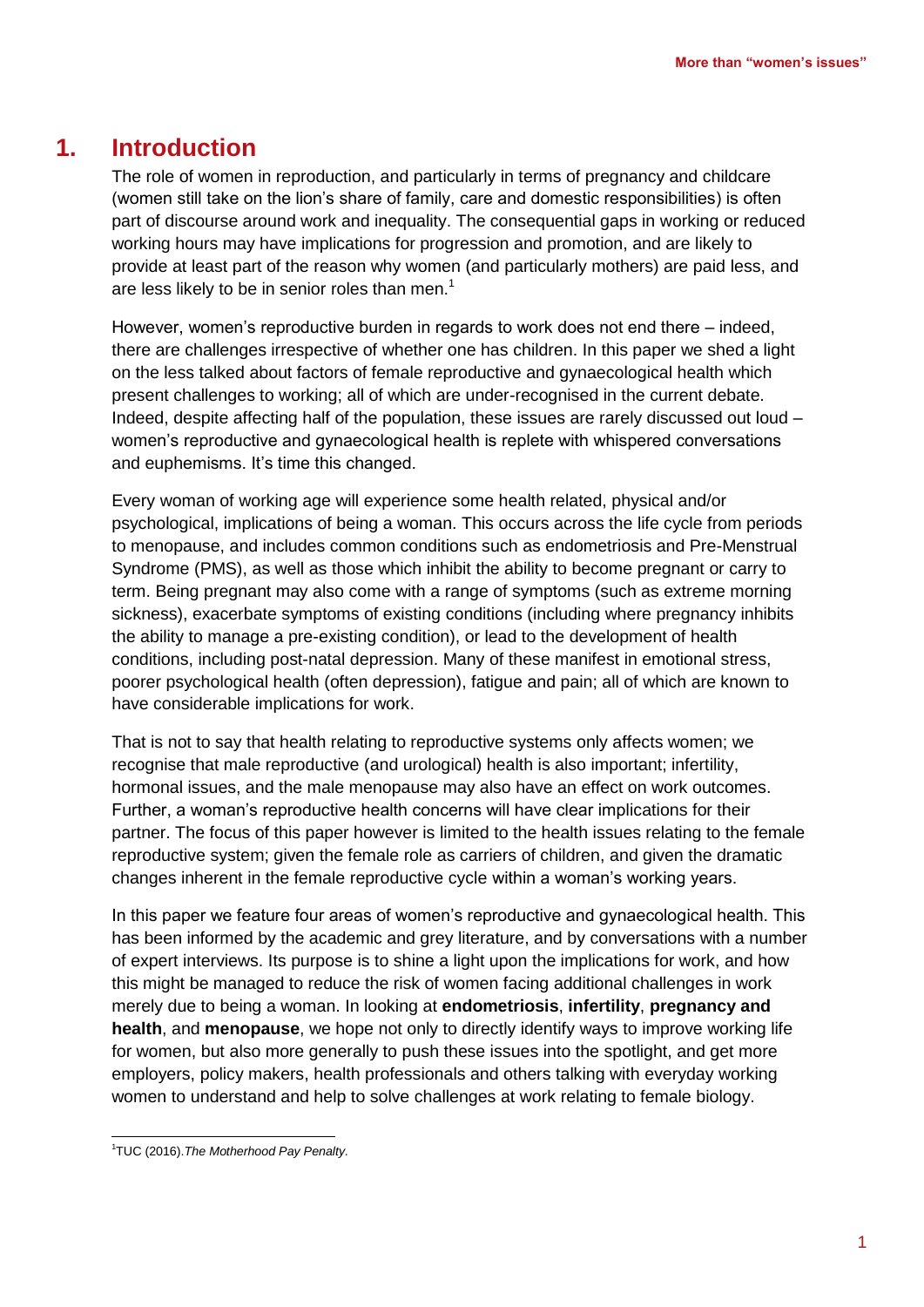## **2. Endometriosis**

<span id="page-7-0"></span>*Endometriosis is relatively common among adult women, many of whom experience considerable, regular pain and fatigue. These symptoms, along with stigma and poor recognition of the condition can affect the ability to work productively or indeed to work at all.*

#### **2.1. What is endometriosis?**

<span id="page-7-1"></span>The experience of menstruation varies considerably across women. For some it passes by each month with minimal impact on daily life, but for others it is much more challenging. Many women experience pain and low mood associated with premenstrual syndrome (PMS), while others will experience rarer but much more severe symptoms, including premenstrual depression, or excruciating pain (dysmenorrhoea). In some cases, these symptoms are an indication of an underlying health condition, such as endometriosis.

Endometriosis is a chronic health condition that affects 1 in 10 women of reproductive age in the UK<sup>23</sup>. It is the second most commonly diagnosed gynaecological condition<sup>4</sup>. Endometriosis occurs when cells similar to those lining the uterus (womb) grows outside the womb, for example on the fallopian tubes, ovaries, bowel or bladder.<sup>5</sup> This can cause symptoms such as excessively painful periods, chronic pelvic pain, bowel and bladder

problems and fatigue<sup>6 7 8</sup>. Although around 20-25% of cases are asymptomatic $9$ , an estimated 30% of cases are severe<sup>10</sup>, with the severity of endometriosis increasing with age<sup>11</sup>. Those experiencing endometriosis symptoms are also at a greater of risk of poor mental health. $12$ 

Endometriosis is frequently called 'the missed disease'<sup>13</sup> because of the prolonged length of time between the first onset of symptoms to an accurate diagnosis; on average 7.5 years in the  $UK<sup>14</sup>$ . During this time, women may be misdiagnosed with

*One in ten women in the UK has endometriosis… Common symptoms include pain and fatigue*

other conditions, or their symptoms not believed or taken seriously<sup>15</sup>. In one expert interview we were told that even where all healthcare professionals involved in a case believe the patient has endometriosis, it can still take months or even years to receive an actual diagnosis – due to delays in accessing a gynaecologist and subsequent referral for a laparoscopy.

*Known as the 'missed disease' the average length of time between first symptoms and diagnosis is 8 years*

There is no cure for endometriosis, and although some of its symptoms can be treated – including through surgery (sometimes multiple surgeries) – there is no guarantee that symptoms will not return<sup>16</sup>. The healthcare costs associated with endometriosis can be high; a survey across 10 countries found them to be comparable to those for other chronic conditions such as diabetes, Crohn's disease and rheumatoid arthritis<sup>17</sup>. Based on this research, Endometriosis UK estimate that endometriosis costs the UK economy £8.2bn a year in treatment, loss of work and healthcare costs.<sup>18</sup>

Endometriosis is a fluctuating condition, with recurrent, invisible symptoms which are hard to predict and to manage<sup>19</sup>. It affects the quality of life of many women who, along with the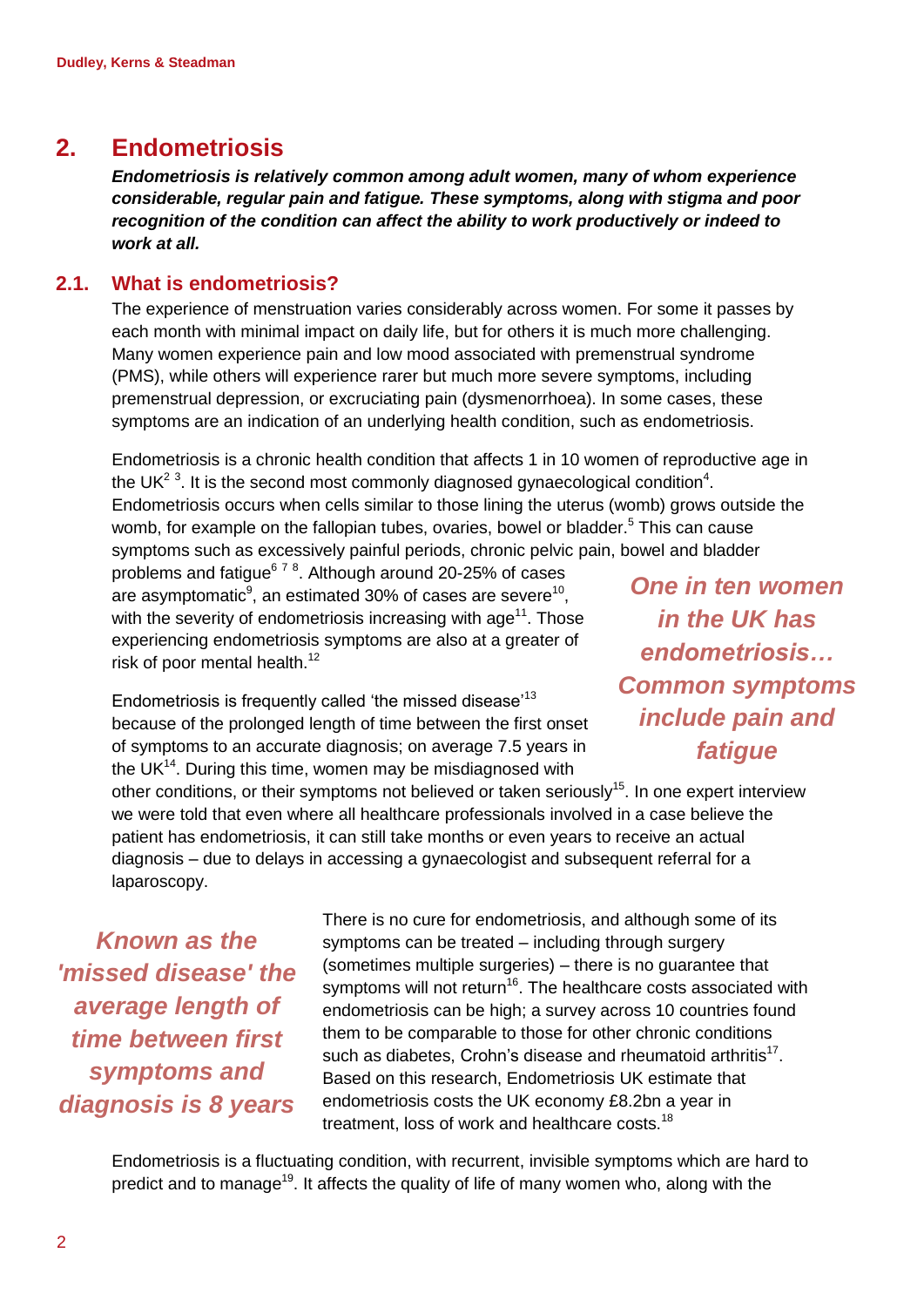pain, often feel frustration about delays to diagnosis, and anxiety around the uncertainty of their future in terms of operations and long-term treatments, and risk of relapse<sup>20</sup>. There will also be concerns about family planning and fertility; though the causative relationship with infertility is unclear, severe endometriosis comes with a higher risk of infertility, and women who are infertile are at high risk of having endometriosis. $21$ 

#### **2.2. Implications for work**

<span id="page-8-0"></span>Endometriosis can negatively affect women in the workforce – in terms of their jobs, careers and economic prospects. Studies show that it is associated with absenteeism and presenteeism, and even women's capacity to retain full-time employment.<sup>22</sup> 23 24 25

The impact on women in work is demonstrated by a ten country study of 1,418 premenopausal women, aged 18-45 years, which found that women with endometriosis experienced reduced work performance<sup>26</sup>. On average, they lost 10.8 hours of work weekly, mainly due to reduced effectiveness in work (presenteeism). Pelvic pain and disease severity were the major drivers of work productivity loss. The costs of lost productivity associated with endometriosis can also be considerable; that the costs of work absence and

presenteeism associated with symptoms of endometriosis were estimated by the study to average out at €6,298 per woman annually, double the direct healthcare costs. The ratio of health to productivity costs is comparable to that found for musculoskeletal disorders.<sup>27</sup>

Other smaller studies have identified similar associations between endometriosis, work productivity and absence, with women reporting that pain interfered with work substantially during the month, and this could mean a day or more of lost productivity during a week when symptoms were bad. Women also described physical and emotional barriers to working, reporting that endometriosis affected their mood, and highlighting the concerns many women feel about how others perceive their condition.<sup>28</sup>

*Endometriosis can have a considerable impact on work… it is associated with absenteeism, presenteeism, and even the capacity to retain full-time employment*

Job loss is also a concern. Expert commentators explained that job loss was more common for women working in certain areas, such as the army or navy, due to difficulty managing symptoms in such a physical role. The risk to jobs was also identified in the literature, where a correlation between having endometriosis and job loss, unemployment and involuntary movement into part-time work was identified $^{29}$ . Qualitative data suggests that job loss is influenced by the need to attend medical appointments, by pain preventing women from doing their work, and from time off of work due to symptoms.*<sup>30</sup>*

*"I left my part-time job because I was not able to work due to severe symptoms and undergoing two surgeries… Having two surgeries within a year – it's kind of hard to find a job if you think that that's going to be ongoing, not many people are going to employ you to have time off." 31*

In this sense we see that endometriosis can have a significant financial impact on women.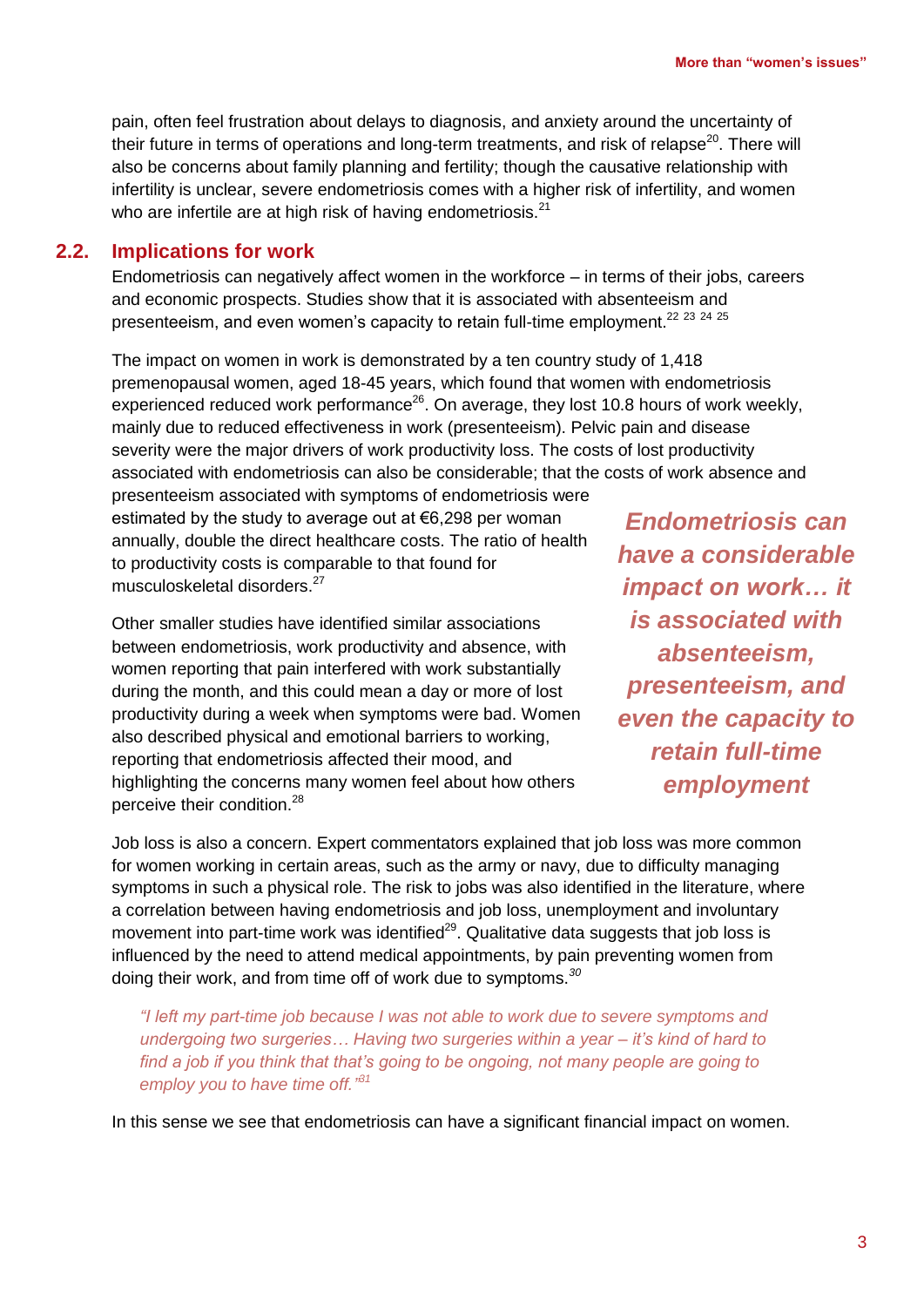*"[The] Financial [impact]; [is] massive, because you're taking so much time off work.…There's no way you're getting out of bed that day and just not getting up and coming, not being able to pay those bills, it does put a massive stress on you."<sup>32</sup>*

The work barriers associated with endometriosis are driven not only by the pain, but also fatigue, and often co-occurring poor mental health. As we shall see, this is compounded by the attitudes of line management and employers and the poor recognition of the condition and how it should be treated at work.

#### **2.3. Management and support at work**

<span id="page-9-0"></span>Difficulties with diagnosis and poor recognition of endometriosis in the medical community are reflected in the work environment; concerns around stigma, lack of understanding, and a reluctance to disclose were prevailing themes in the literature around women working with endometriosis. The gendered nature of reproductive and gynaecological conditions can make women (and similarly men) particularly wary and even unwilling to discuss them with managers of the opposite sex, and despite its severity, endometriosis is no exception<sup>33</sup>. With many symptoms occurring monthly, endometriosis comes with the same challenges as other fluctuating conditions<sup>34</sup>; and the awareness of the regularity of impact over such a long period of time makes its disclosure a considerable risk for many women.<sup>35</sup>

Expert interviewees suggested that the long delay in diagnosis effected women's ability to get support at work. Indeed, on a purely practical level, women who are waiting for a diagnosis will not have the official medical evidence of a long-term health condition to provide to employers to justify sickness absence or requests for adjustments – this was suggested to sometimes lead to endometriosis management at work becoming a performance management issue, rather than it being recognised as a health issue to be supported.

Further, even for those with a diagnosis, such a history was suggested to reduce women's confidence in disclosing at work. Not disclosing a health condition is a clear barrier to accessing support and employers will need to consider these cultural issues if they are to support employees with endometriosis to be more productive and happy at work. Based on findings from previous research, making small adjustments to work – particularly in the form of flexible working, allowing home working, and allowing extra breaks was often crucial for their retention<sup>36</sup>, providing women with some time and space in which to manage their symptoms around their workload. As seen with other long-term conditions, the importance of having a supportive line manager who understands that time off might be required is essential. Indeed, unsympathetic employers that did not allow time off of work for what is often seen as "women's problems" was a widely reported negative experience in research findings<sup>37</sup>. Self-management was also found to be important in terms of managing symptoms at work, for example peer support, healthy eating, exercise, massage and acupuncture was also found to be helpful.<sup>38</sup> 39

Endometriosis UK have produced some guidance to support employers and their employees at work<sup>40</sup>, however, disappointingly, such guidance has not been reproduced on mainstream sources of occupational health information, such as the on the government's Fit for Work website.<sup>41</sup>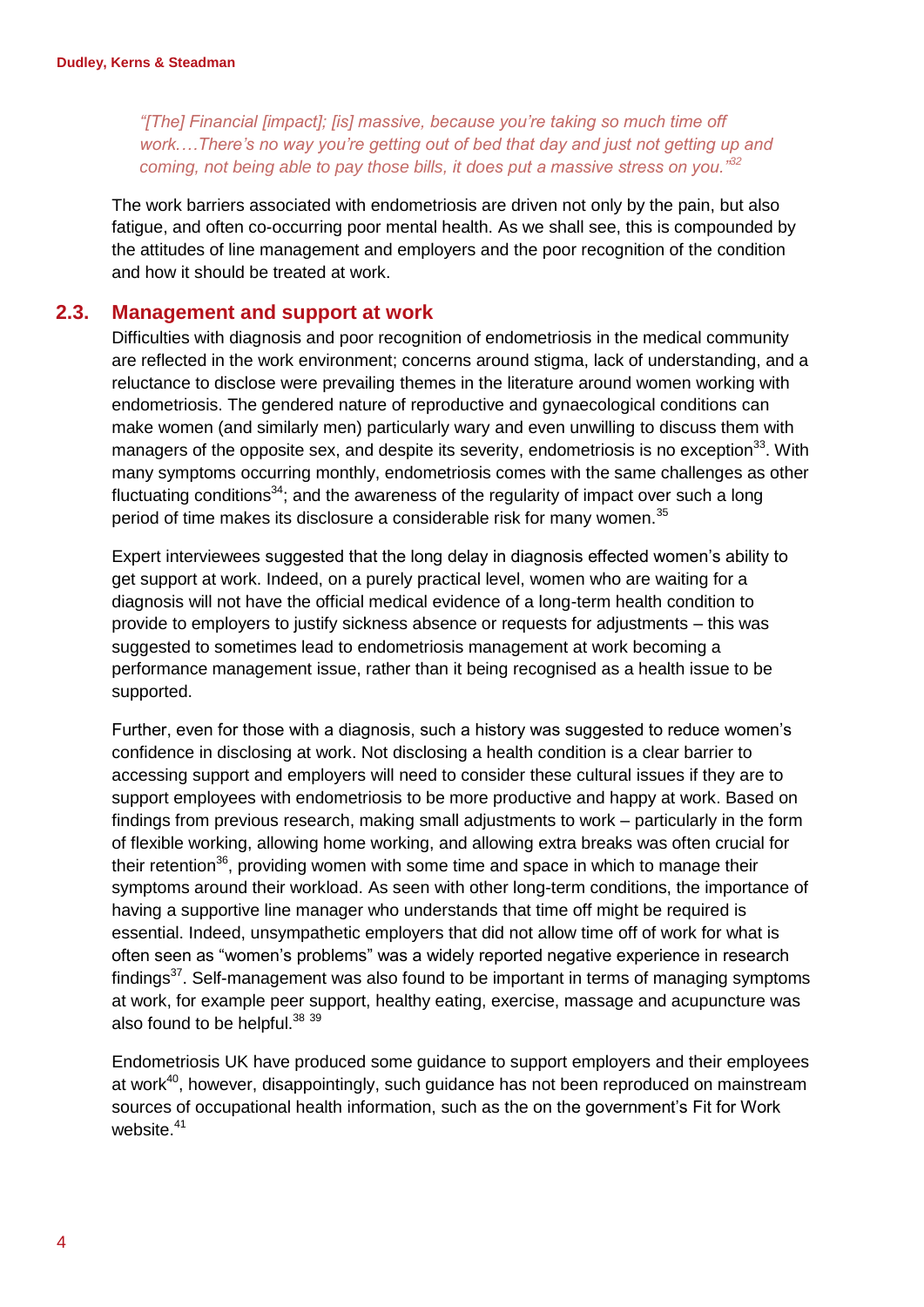It is clear that endometriosis, where the symptoms are severe, should be recognised as a disability and protected under the Equality Act 2010 as a chronic, debilitating disease, which can and does affect the ability to work for a considerable part of many women's working lives. Women experiencing severe endometriosis should be able to access the same support (including in terms of workplace adjustments and the right to request flexible working) as people with other long-term conditions. However, expert informants suggested that this was not always the case; with particular concerns about recognition of the severity of the condition being levied at the Department for Work and Pensions. One story, provided anecdotally, was of a woman in her 30s who became so unwell with endometriosis that she

*Endometriosis is underdiagnosed, under-reported, and under-researched*

was unable to work, but was not seen as eligible to access welfare support, as the guidance used by the assessor stated that "endometriosis rarely leads to disability". Further concerns have been raised about the potentially exclusionary wording of health and work-related policies where there is reference to a life-long condition, as endometriosis is not life-long, but primarily occurs during reproductive years (still as many as 40 years of a woman's life).

Endometriosis is underdiagnosed, under-reported by those afflicted, and under-researched in terms of clinical implications, as well as in terms of broader social and quality of life implications, including its relationship with work $42$ . The invisibility, complexity and poor recognition of this chronic condition in the work environment needs to be addressed. Given the high prevalence of the disease amongst British women and the extent to which it affects working lives, we believe endometriosis should be recognised as a work issue, and more attention should be made to improving understanding and developing solutions to enable women living with endometriosis to disclose their condition at work, and empower managers to give employees the support they need to manage it in work.

-

<sup>2</sup> Berek, J.S. (2012). *Berek & Novak's Gynecology. 15th edition*. Lippincott Williams & Wilkins, North American Edition.

<sup>&</sup>lt;sup>3</sup> Berek, J.S. (2012).

<sup>4</sup> Rogers, P.A., D'Hooghe, T.M., Fazleabas, A., *et al.* (2009). Priorities for endometriosis research: recommendations from an international consensus workshop. *Reproductive Science*, **16**(4): 335-46

<sup>5</sup> NHS (2017). *Endometriosis.*See[: http://www.nhs.uk/conditions/endometriosis/Pages/Introduction.aspx](http://www.nhs.uk/conditions/endometriosis/Pages/Introduction.aspx) [Accessed 26 May 2017]

<sup>6</sup> Bulletti, C.,Coccia, M.E.,Battistoni, S. & Borini, A. (2010).Endometriosis and infertility. *J Assist Reprod Genet,* **27**(8): 441-447 <sup>7</sup> NHS (2017). *Endometriosis.*

<sup>8</sup> [Culley,](https://www.ncbi.nlm.nih.gov/pubmed/23884896) L., Law, C., Hudson, N., Denny, E., Mitchell, H., Baumgarten, M. & Raine-Fenning, N. (2013). The social and psychological impact of endometriosis on women's lives: a critical narrative review. *Hum Reprod Update,* **19**(6): 625-639

<sup>&</sup>lt;sup>9</sup> Bulletti, C., Coccia, M.E., Battistoni, S. & Borini, A. (2010).

<sup>&</sup>lt;sup>10</sup> Reported by Endometriosis UK

<sup>11</sup> Bulletti, C.,Coccia, M.E.,Battistoni, S. & Borini, A. (2010).

<sup>&</sup>lt;sup>12</sup> Facchin, F., Barbara, G., Saita, E., Mosconi, P., Roberto, A., Fedele, L. & Vercellini, P. (2015). Impact of endometriosis on quality of life and mental health: pelvic pain makes the difference. *J PsychosomObstetGynaecol,* **36**(4): 135-141 <sup>13</sup> Overton, C. & Park, C. (2010).More on the missed disease.*BMJ*, **341**: c3727

<sup>14</sup> Hadfield, R., Mardon, H., Barlow, D. & Kennedy, S. (1996). Delay in the diagnosis of endometriosis: a survey of women from the USA and the UK. Hum Reprod, **11**(4): 878-880

<sup>15</sup> Fishwick, C. (2015, September 29). Endometriosis: Women discuss endometriosis: 'No one believed I could be in such pain from a period<sup>'</sup>. *Guardian online*. Available at: https://www.theguardian.com/society/2015/sep/29/endometriosis-experience [women-period](https://www.theguardian.com/society/2015/sep/29/endometriosis-experiences-women-period) [Accessed 26 May 2017]

<sup>16</sup> Denny, E. & Mann, C.H. (2007). A clinical overview of endometriosis: a misunderstood disease. *Br J Nurs*, **16**(18): 1112-1116 <sup>17</sup> Simoens, S., Dunselman, G., Dirksen, C., Hummelshoj, L., Bokor, A., Brandes, I. & D'Hooghe, T. (2012). The burden of endometriosis: costs and quality of life of women with endometriosis and treated in referral centres. *Hum Reprod*, **27**(5): 1292-1299

<sup>18</sup> Endometriosis facts and figures (n.d.). *Endometriosis UK*.See[: https://www.endometriosis-uk.org/endometriosis-facts-and](https://www.endometriosis-uk.org/endometriosis-facts-and-figures)[figures](https://www.endometriosis-uk.org/endometriosis-facts-and-figures) [Accessed 26 May 2017]

<sup>19</sup> Steadman, K., Shreeve, V. & Bevan, S. (2015). *Fluctuating conditions, fluctuating support*. London:The Work Foundation <sup>20</sup> Berek, J.S. (2012).

<sup>&</sup>lt;sup>21</sup> Gilmour, J.A., Huntington, A. & Wilson, H.V. (2008). The impact of endometriosis on work and social participation. *International Journal of Nursing Practice,* **14**(6): 443-448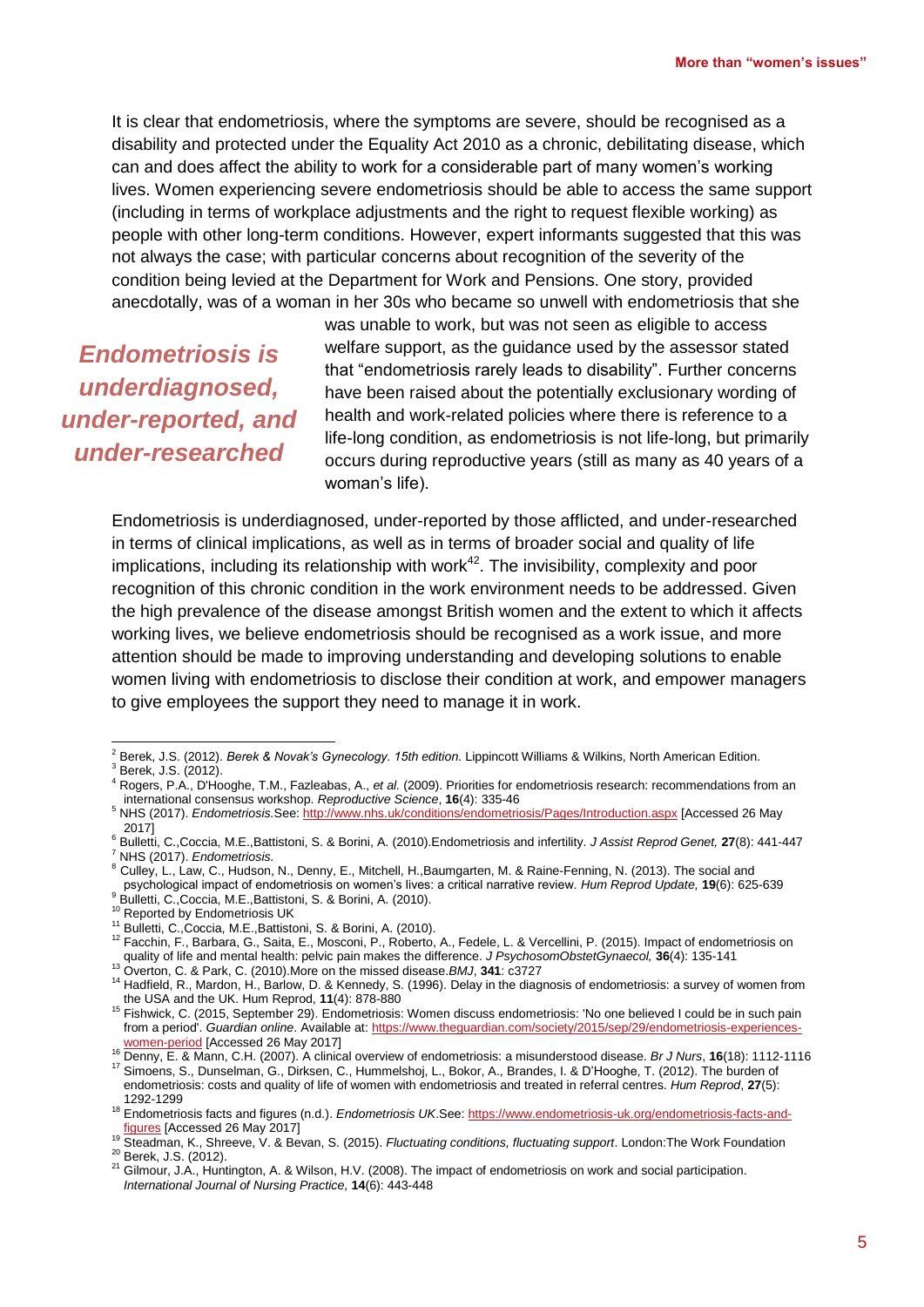-

- $22$  Gilmour, J.A., Huntington, A. & Wilson, H.V. (2008).
- <sup>23</sup> Nnoaham, K.E.,Hummelshoj, L., Webster, P., d'Hooghe, T. *et al*. (2011). Impact of endometriosis on quality of life and work
- productivity: a multicenter study across ten countries. *Fertility and Sterility*.**96**(2): 366-373<br><sup>24</sup> Fourquet, J., Báez, L., Figueroa, M., Iriarte, R. I., & Flores, I. (2011). Quantification of the Impact of Endometrios on Health Related Quality of Life and Work Productivity. *Fertility and Sterility*, **96**(1): 110
- <sup>25</sup> Moradi, M., Parker, M., Sneddon, A., Lopez, V. & Ellwood, D. (2014). Impact of endometriosis on women's lives: a qualitative
- study. *BMC Women's Health,***14**: 123 <sup>26</sup> Nnoaham, K.E.,Hummelshoj, L., Webster, P., d'Hooghe, T. *et al*. (2011).
- <sup>27</sup> Nnoaham, K.E.,Hummelshoj, L., Webster, P., d'Hooghe, T. *et al*. (2011).
- $^{28}$  Fourquet, J., Báez, L., Figueroa, M., Iriarte, R. I., & Flores, I. (2011).
- <sup>29</sup> Gilmour, J.A., Huntington, A. & Wilson, H.V. (2008).
- <sup>30</sup> Moradi, M., Parker, M., Sneddon, A., Lopez, V. & Ellwood, D. (2014).
- <sup>31</sup> Moradi, M., Parker, M., Sneddon, A., Lopez, V. & Ellwood, D. (2014).
- <sup>32</sup> Moradi, M., Parker, M., Sneddon, A., Lopez, V. & Ellwood, D. (2014).
- <sup>33</sup> Gilmour, J.A., Huntington, A. & Wilson, H.V. (2008).
- <sup>34</sup> Steadman, K., Shreeve, V. & Bevan, S. (2015).
- $35$  Gilmour, J.A., Huntington, A. & Wilson, H.V. (2008).
- <sup>36</sup> Irenicon Limited (2015). *An employer's guide to managing endometriosis at work*. London: Endometriosis UK. Available at: <https://www.endometriosis-uk.org/sites/default/files/files/Endometriosis.pdf> [Accessed 26 May 2017].
- <sup>37</sup> All-Party Parliamentary Group on Women's Health (2017). *Informed Choice? Giving women control of their healthcare*. Available at: [https://static1.squarespace.com/static/5757c9a92eeb8124fc5b9077/t/58d8c98b1b10e366b431ba06/](https://static1.squarespace.com/static/5757c9a92eeb8124fc5b9077/t/58d8c98b1b10e366b431ba06/%0b1490602405791/APPG%20Womens%20Health%20March%202017%20web%20title.pdf) [1490602405791/APPG%20Womens%20Health%20March%202017%20web%20title.pdf](https://static1.squarespace.com/static/5757c9a92eeb8124fc5b9077/t/58d8c98b1b10e366b431ba06/%0b1490602405791/APPG%20Womens%20Health%20March%202017%20web%20title.pdf) [Accessed 31 May 2017].
- 38 Gilmour, J.A., Huntington, A. & Wilson, H.V. (2008).
- <sup>39</sup> Moradi, M., Parker, M., Sneddon, A., Lopez, V. & Ellwood, D. (2014).
- 40 Irenicon Limited (2015).
- <sup>41</sup> See: <http://fitforwork.org/>
- 42 Gao, X., Yeh, Y.C., Outley, J., Simon, J., Botteman, M. & Spalding, J. (2006). Health-related quality of life burden of women with endometriosis: a literature review. *Curr Med Res Opin*, **22**(9): 1787-1797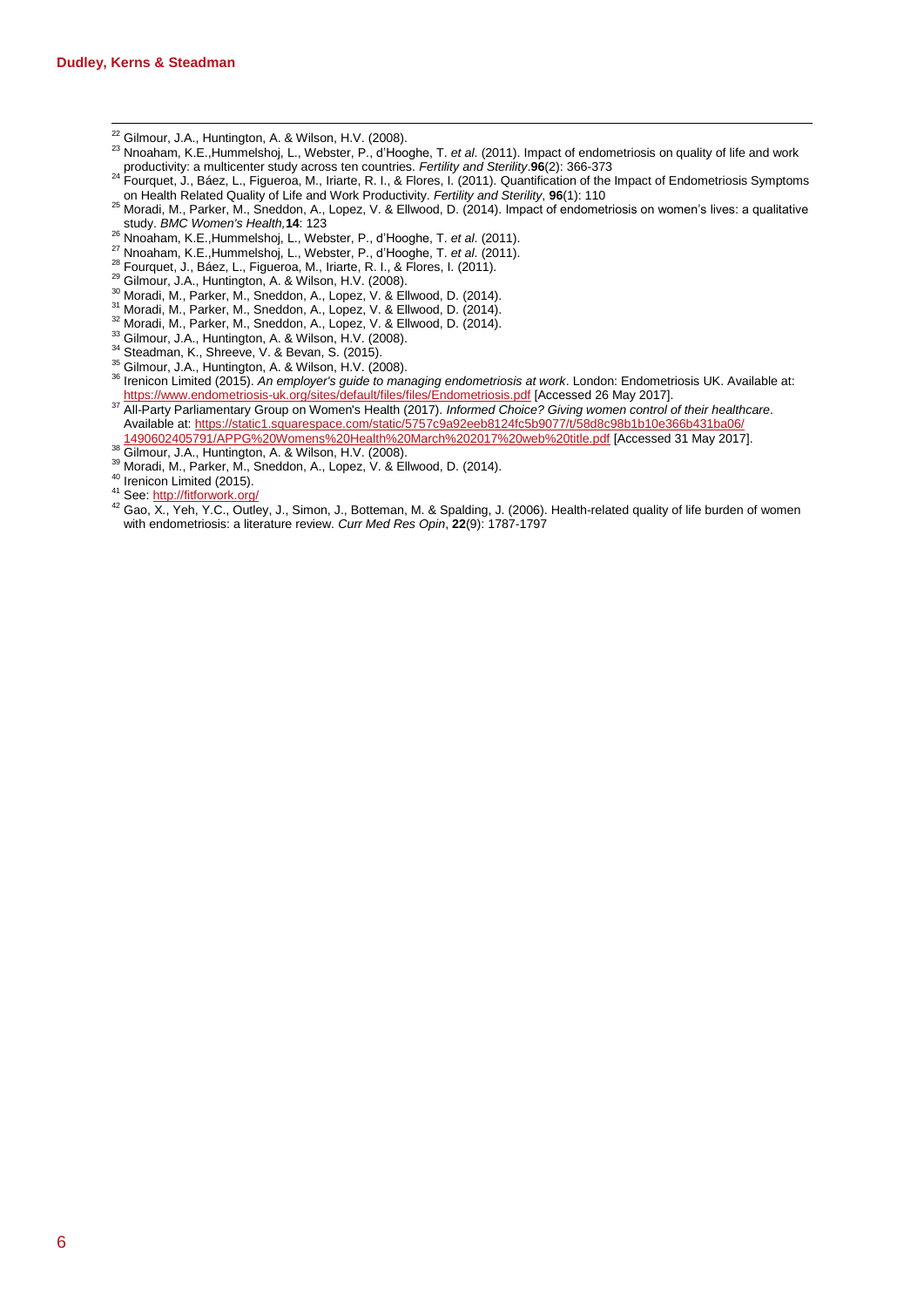## **3. Infertility and fertility problems**

<span id="page-12-0"></span>*Fertility problems cause considerable emotional pain to those who experience them. The impact on women has been found to be more intense, often manifesting in stress and poor psychological health which is likely to have an impact on work. Treatment can also have complex implications for women's health and work.*

#### **3.1. What do we mean by fertility problems?**

<span id="page-12-1"></span>Fertility problems, where an individual or couple who are trying to conceive and carry a child to term are unable to do so, can have a profound impact. Experiencing problems when looking to have children is common, with fertility issues estimated to affect one in seven heterosexual couples in the UK.<sup>43</sup>

There are multiple causative factors for infertility, predominantly physiological. For women, infertility most commonly relates to ovulation problems, with eggs not being released at all or not being released during some cycles. Other reasons include fibroids and endometriosis, as well as rarer conditions such as MRKH (Mayer Rokitansky Küster Hauser) syndrome wherein the vagina, cervix and uterus may be

*Fertility issues are estimated to affect one in seven heterosexual couples in the UK*

absent. For men, infertility is most commonly linked to semen quality and testicular issues. For both sexes, infertility can also be caused by the use of drugs or medications (such as chemotherapy). In 25% of cases it is not possible to identify any cause for infertility from either partner<sup>44</sup>. Age has a large influence on the ease of conception, with women's fertility declining particularly after the age of 35<sup>45</sup>. With the average age of women having a first child rising<sup>46</sup> (often cited as being due to financial, educational or career reasons<sup>47</sup>), agerelated infertility can be expected to affect increasing numbers of working age women.

*Half of women experiencing problems conceiving see coping with their infertility as the most upsetting experience of their lives* 

Treating infertility solely as a physical condition ignores the huge psychological toll. Whilst there is no doubt that within heterosexual relationships, both partners will experience distress and unhappiness when struggling to conceive, there is evidence to show that infertility can have a more intense impact on females; in a study of 200 heterosexual couples who had problems conceiving, half of the women saw coping with their infertility as the most upsetting experience of their lives, compared with around 1 in 7 (15%) of the men<sup>48</sup>. The greater resultant distress experienced by women is in part due to the societal pressures upon women to have children<sup>49</sup>, and to

differing coping mechanisms<sup>50</sup>. It is also understandable that, for a woman who seeks to have a child, the feelings of being let down by one's biology may be more pronounced due to their role of physically carrying the child.<sup>51</sup>

#### **3.2. Treatment**

<span id="page-12-2"></span>Depending on the nature of the fertility issues there are a range of treatments, including medicines to address ovulation problems, surgical procedures for fallopian tubes or endometriosis, or assisted conception, including in vitro fertilisation (IVF) $52$ . IVF is the process of fertilising an egg outside of the body, which is then implanted in the womb to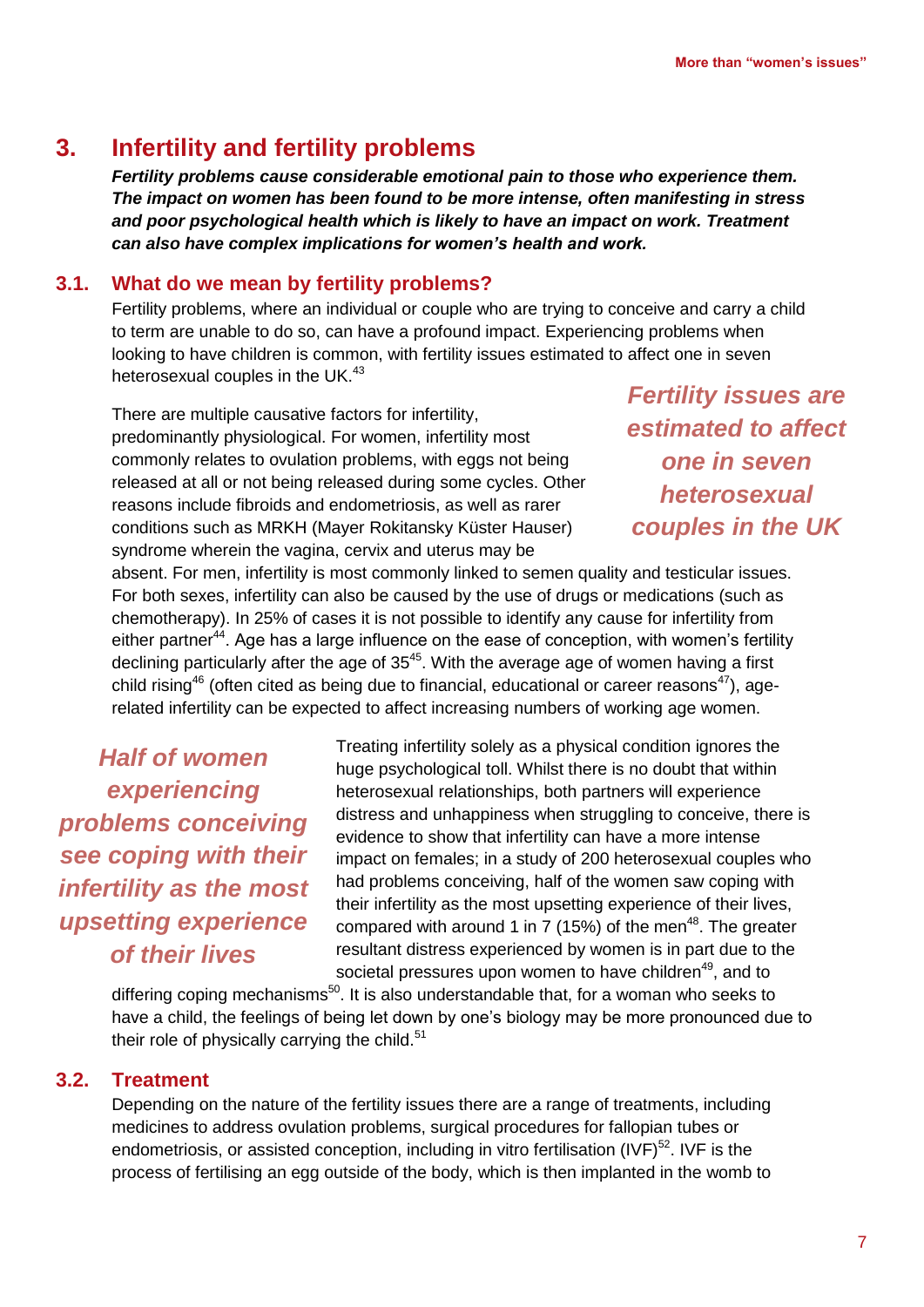grow and develop. It is a recommended course of treatment for women under the age of 40 who have been trying to get pregnant for two years<sup>53</sup>. However, IVF is an expensive procedure, and as such is treated cautiously by the NHS, with some clinical commissioning groups placing additional criteria on eligibility<sup>54 55</sup>, while some heavily restrict access to the process – such as Mid Essex CCG who only offer IVF in "exceptional clinical cases"<sup>56</sup> *.* The huge variation in the availability of IVF via the NHS was highlighted in a recent report by the All Party Parliamentary Group on Infertility<sup>57</sup>. Despite being recognised as a long-term condition by both the World Health Organisation and the Department of Health, discrepancies in treatment access imply it may not in practice be viewed in the same way as other long-term conditions. As such many women who can afford to do so choose to undertake IVF privately (fully or partially) sometimes costing tens of thousands of pounds<sup>58</sup>; potentially providing another source of stress, as well as introducing an inequality in provision. Parliamentary debates about inequalities in treatment have drawn attention to the lack of consideration of the mental distress associated with infertility on the national policy stage, and the impact on wider quality of life, including in terms of employment.<sup>59</sup>

#### **3.3. Implications for work**

<span id="page-13-0"></span>For women who want children, fertility issues are likely to be a considerable source of stress<sup>60</sup>. Though work is not the cause of this stress, it is likely to affect it; stress is associated with a negative effect on employment outcomes<sup>61</sup>; it is the most common cause of long-term sickness absence and the second most common cause of short term absence<sup>62</sup>, and the risks to work are often higher when someone experiences competing pressures and stresses both in and out of work.<sup>63</sup>

*Infertility is associated with poor mental health; prevalence of mental illness among infertile women may be as high as 40%*

Stress can cause a range of physical symptoms, including physical pain or difficulty concentrating, and it is also associated with the development of illness and disease $^{64}$ , e.g. coronary heart disease, rheumatoid arthritis and depression. Infertility has been most strongly associated with mental health problems, with high levels of self-reported poor mental health (see Box A), and higher rates of mental illness when compared to the general population - one study found infertile women have a markedly higher prevalence of mental illness than the general population, as high as  $40\%$ <sup>65</sup>, and have been found to be at a higher risk of committing suicide<sup>66</sup>. Another study

showed high levels of anxiety and depression for women who wanted children but who were unable to have them. The effect on their health was considerable; rates of anxiety and depression among these women comparable to those experienced by women with life threatening conditions, including cancer, hypertension or  $HIV^{67}$ . The impact of infertility on mental health is arguably the most pronounced effect of the experience on the quality of life of those experiencing it.

We must also recognise the importance of the social context of infertility in causing this psychological distress; involving as it does an inability to achieve a desired social role (i.e. to be a parent)<sup>68</sup>. For women who wish to have children, infertility can challenge core female identities. As one expert we spoke to suggested, despite being a medical condition, to many women "it feels like failure", and as such many can lead to a diminished sense of self-worth and damage to self-esteem $^{69}$ , with the subsequent distress often manifesting in anxiety<sup>70</sup>.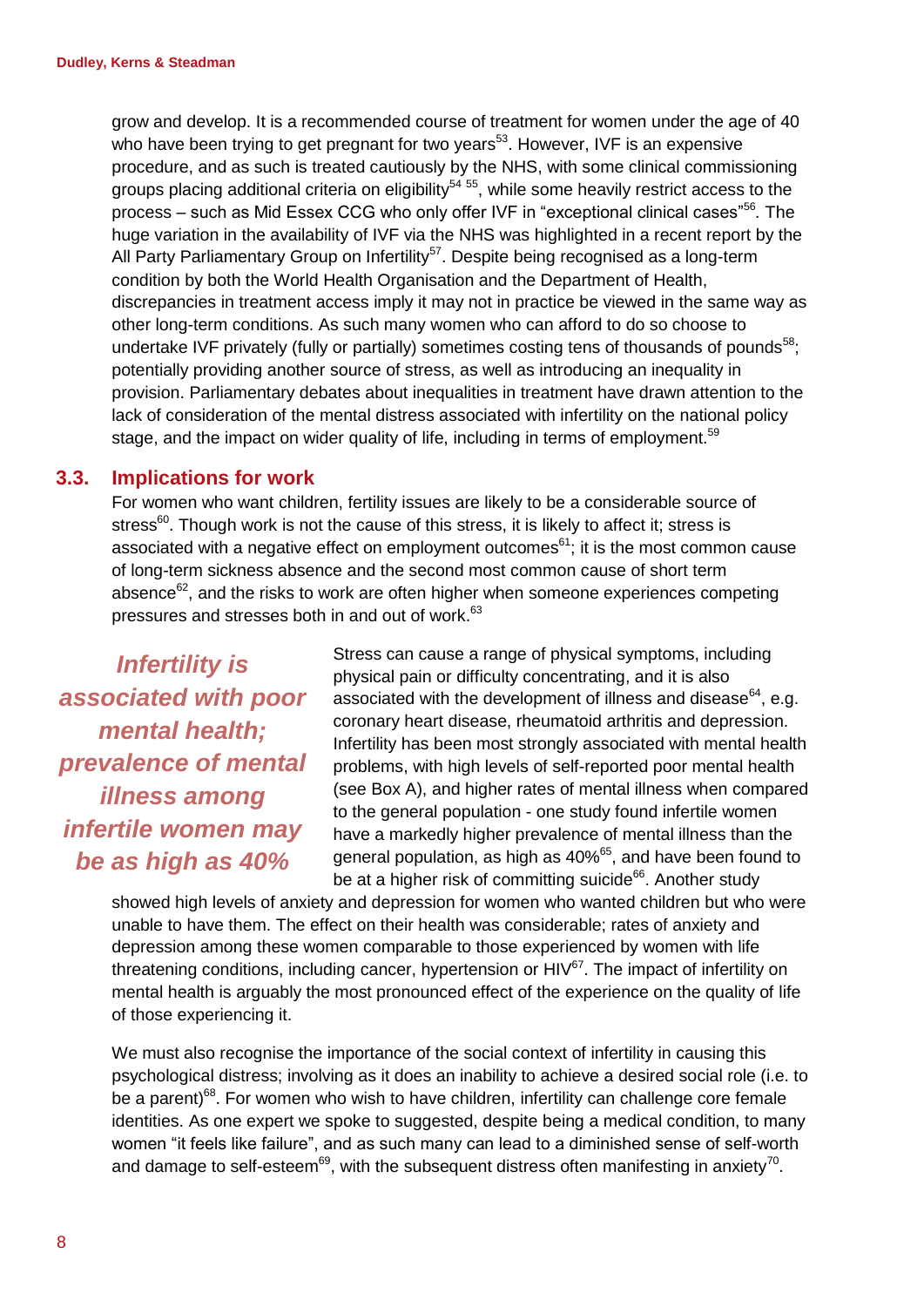Infertility can often seriously disrupt life plans, representing a loss of control<sup>71</sup>. The "high social value" which is still placed on biological parenting can compound feelings of isolation and segregation<sup>72</sup>, while the continuing stigma around infertility<sup>73</sup> further feelings of exclusion.

**Box A: Health impacts of fertility problems: Fertility Network UK survey results**

Respondents (mainly female) to a survey by the Fertility Network UK of people with fertility problems found:

- 90% reported feelings of depression, and 42% reported having had suicidal thoughts.
- Most reported feeling sadness, frustration, fears and worries, feeling out of control, and helplessness most or all of the time.
- Those who had unsuccessful treatment (who had either decided not to have more treatment or were undecided) reported greater distress as well as more frequent suicidal feelings.

Treatment for infertility, and in particular having IVF, can be both physically and emotionally demanding. It may require multiple attempts, and it not always successful. Along with the stress of the process, there are a number of side effects associated with the medication, commonly including hot flushes, low mood, irritability, headaches and restlessness. All of this is likely to have implications for work, and many women will require time of work for treatment, perhaps as much as a week off work during each treatment cycle.<sup>74</sup>

#### **3.4. Management and support at work**

<span id="page-14-0"></span>There has been little research on the direct effect of infertility or its treatment on work. However a recent survey of female members of Fertility Network UK indicates that many women feel treatment affects their work (e.g. difficulty concentrating), and that it might, or even that it had already, affected their career. Those who felt that their treatment affected their work were more likely to have days off (in some cases over a month), and some had even reduced their working hours, while a small minority had left their job entirely.<sup>75</sup>

The survey implied that work can influence women's health and wellbeing during treatment – levels of disclosure at work were quite high in the sample, and those reporting greater support from their employers reported lower levels of distress and less frequent suicidal feelings<sup>76</sup>. Those whose employers had set some policies surrounding infertility leave (23%

of the sample) were more likely to disclose their condition, and reported lower levels of distress.<sup>77</sup>

Very little information is publically available regarding the extent of 'fertility leave' amongst organisations, implying that the issue is generally treated under the umbrella of other HR sickness absence policies. Expert informants raised concerns that the social and emotional aspects of infertility and infertility treatment are not always considered within this usual work support. The Fertility Network survey found that 75% would have liked to have counselling if it was free; only 44% did receive counselling and, of these, over half had to fund some of it themselves.<sup>78</sup>

*Where employers had set some policies surrounding infertility leave, women were more likely to disclose their condition, and reported lower levels of distress*

Workplace policies regarding infertility treatment are also not common and there is no specific statutory right to time off work for IVF, however, employers should treat requests in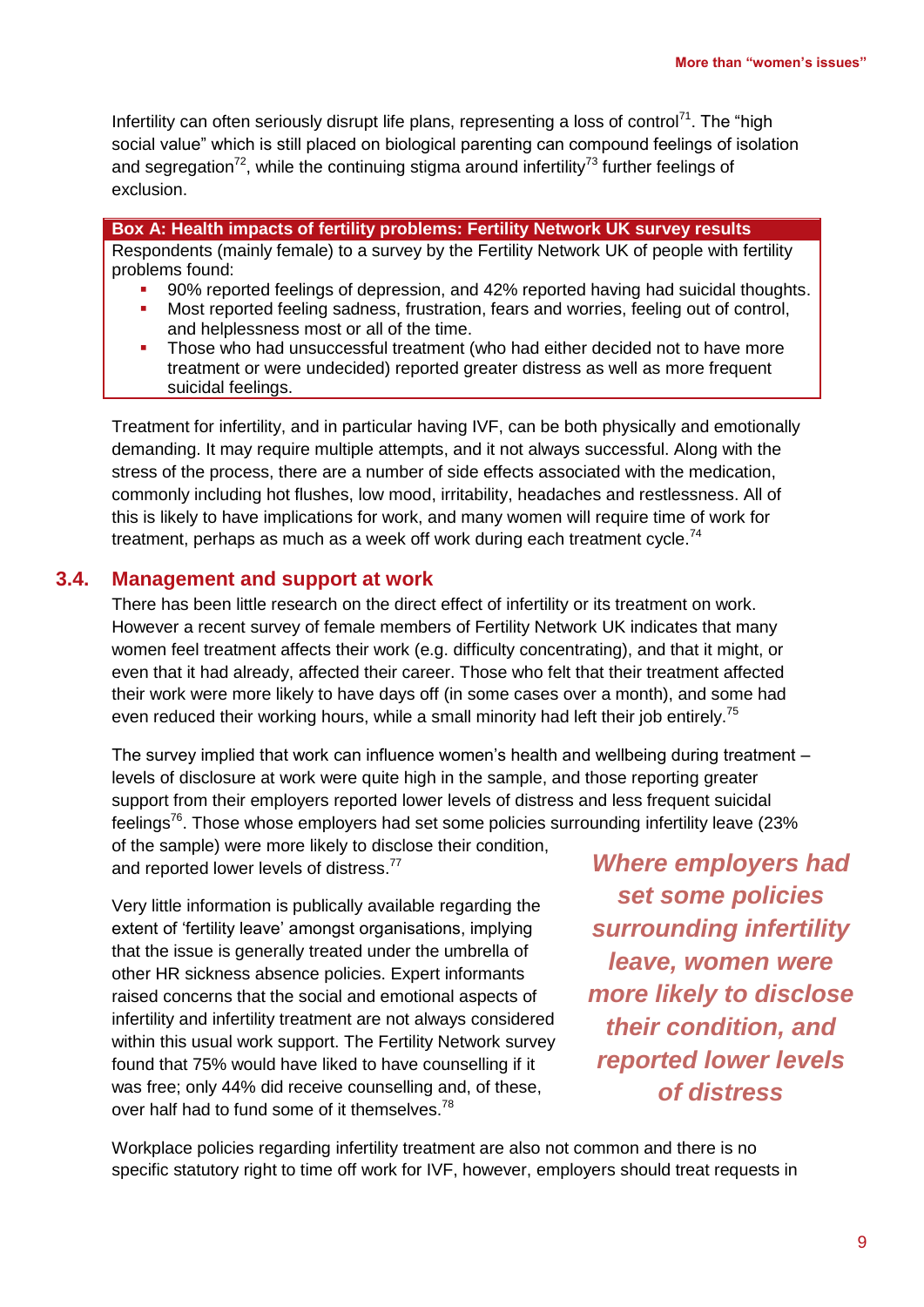the same manner as other medical appointments<sup>79</sup>. In practice this does not always happen, and although many employers are supportive, expert informants suggested that some employers see IVF as a lifestyle choice and may not support employees.

Good practice does exist and we did identify some examples of employers who do provide specific support, for example; Bristol City Council offers paid time off for fertility treatment, granted to both partners, and ASDA allows up to three periods of paid leave for IVF, along with mechanisms to swap shifts to fit appointment schedules and the option for additional unpaid leave<sup>80</sup>. Though not necessarily having specific infertility policies, employers we interviewed in the development of this paper suggested that flexible working and additional sickness absence days were offered by employers who had an awareness of the impact of fertility issues on their employees, as part of comprehensive approach to employee health and wellbeing and inclusive flexible working policy. Such approaches were seen as positive by the Fertility Network UK, who shared with us examples of women benefitting from such flexibility, for example working through lunch in order to attend appointments, rather than having to take the entire day off.

What was clear however as that these were exceptions rather than rules, and many employers and line managers lack specific knowledge of how to support employees experiencing infertility and related treatment. Our expert interviews also spoke about how a lack of line management awareness of this issue is a huge barrier to effective management.

Indeed, this is an area in which the usual sources of information are lacking – a quick review of the Fit for Work service website, the government's occupational health advice service, found little of use. The Fertility Network UK is currently developing a resource for employers with the hope of providing better support to employees. Ensuring good quality information is available is essential to ensuring that work does not worsen what is already an incredibly stressful time, and the impact on and risks to work are minimised.

-

<sup>43</sup> NHS (2017). *Infertility: Causes.* See:<http://www.nhs.uk/Conditions/Infertility/Pages/Causes.aspx> [Accessed 26 May 2017]

<sup>44</sup> NHS (2017). *Infertility: Causes.* 

<sup>45</sup> NHS(2017). *Protect Your Fertility.* See:<http://www.nhs.uk/Livewell/Fertility/Pages/Protectyourfertility.aspx> [Accessed 26 May 2017]

<sup>46</sup> ONS (2017). *Statistical Bulletin. Birth by Parent's Characteristics in England and Wales: 2015*

<sup>47</sup> Comments from Rosalind Bragg, Director of Maternity Action. In: Batty, D. (2016, July 13).Fertility Rate higher among over-40s than under-20s for the first time since 1947*.Guardian online.*Available at[: https://www.theguardian.com/uk-news/2016/jul/](https://www.theguardian.com/uk-news/2016/jul/%0b13/fertility-rate-higher-over-40s-than-under-20s-first-time-since-1947) [13/fertility-rate-higher-over-40s-than-under-20s-first-time-since-1947](https://www.theguardian.com/uk-news/2016/jul/%0b13/fertility-rate-higher-over-40s-than-under-20s-first-time-since-1947) [Accessed 26 May 2017]

<sup>48</sup> Harvard Mental Health Letter, May 2009. Harvard University Publications

<sup>49</sup> Peterson, B.D., Newton, C.R., Rosen, K.H. & Skaggs, E. (2006). Gender differences in how men and women who are referred for IVF cope with infertility stress. *Hum Reprod*, **21**: 2443-2449

<sup>50</sup> Peterson, B.D., Newton, C.R., Rosen, K.H. & Skaggs, E. (2006).

<sup>51</sup> Peterson, B.D., Newton, C.R., Rosen, K.H. & Skaggs, E. (2006).

<sup>52</sup> NHS (2017). *Infertility: Treatment.* See[: http://www.nhs.uk/Conditions/Infertility/Pages/Treatment.aspx](http://www.nhs.uk/Conditions/Infertility/Pages/Treatment.aspx) [Accessed 26 May 2017]

<sup>53</sup> NICE (2013). *Fertility problems: assessment and treatment*. See[: https://www.nice.org.uk/guidance/cg156](https://www.nice.org.uk/guidance/cg156) [Accessed 26 May 2017]

<sup>54</sup> NHS (2017). *IVF.* See:<http://www.nhs.uk/Conditions/IVF/Pages/Introduction.aspx> [Accessed 26 May 2017]

<sup>&</sup>lt;sup>55</sup> Currently, NICE guidelines recommend up to three cycles of IVF should be available on the NHS for women aged 23-39 with fertility problems. Some CCGS apply additional criteria to their funding eligibility i.e. that participants must be a health weight, and a non-smoker. Waiting lists for these treatments can be lengthy, and many CCGs are beginning to further restrict access to treatment in response to funding difficulties.

<sup>56</sup> Mid Essex CCG (2015). *IVF Consultation Statement*. See[: http://midessexccg.nhs.uk/news/196-ivf-consultation-statement](http://midessexccg.nhs.uk/news/196-ivf-consultation-statement)

<sup>[</sup>Accessed 26 May 2017] <sup>57</sup> House of Commons Library Debate Pack (2017). *Decommissioning of IVF and other NHS Fertility Services*.

<sup>58</sup> Payne, N. & van den Akker, O. (2016). *Fertility Network UK Survey on the Impact of Fertility Problems.*

<sup>59</sup> House of Commons Library Debate Pack (2017).

<sup>60</sup> Cousinea, T.M. & Domar, A.D. (2007). Psychological impact of fertility.*Best Pract Res ClinObstestGynaecol*, **21**(2): 293-308 <sup>61</sup> Bashir, U. & Ramay, M.I. (2010). Impact of Stress on Employees Job Performance.*International Journal of Marketing Studies*, **2**(1): 122-126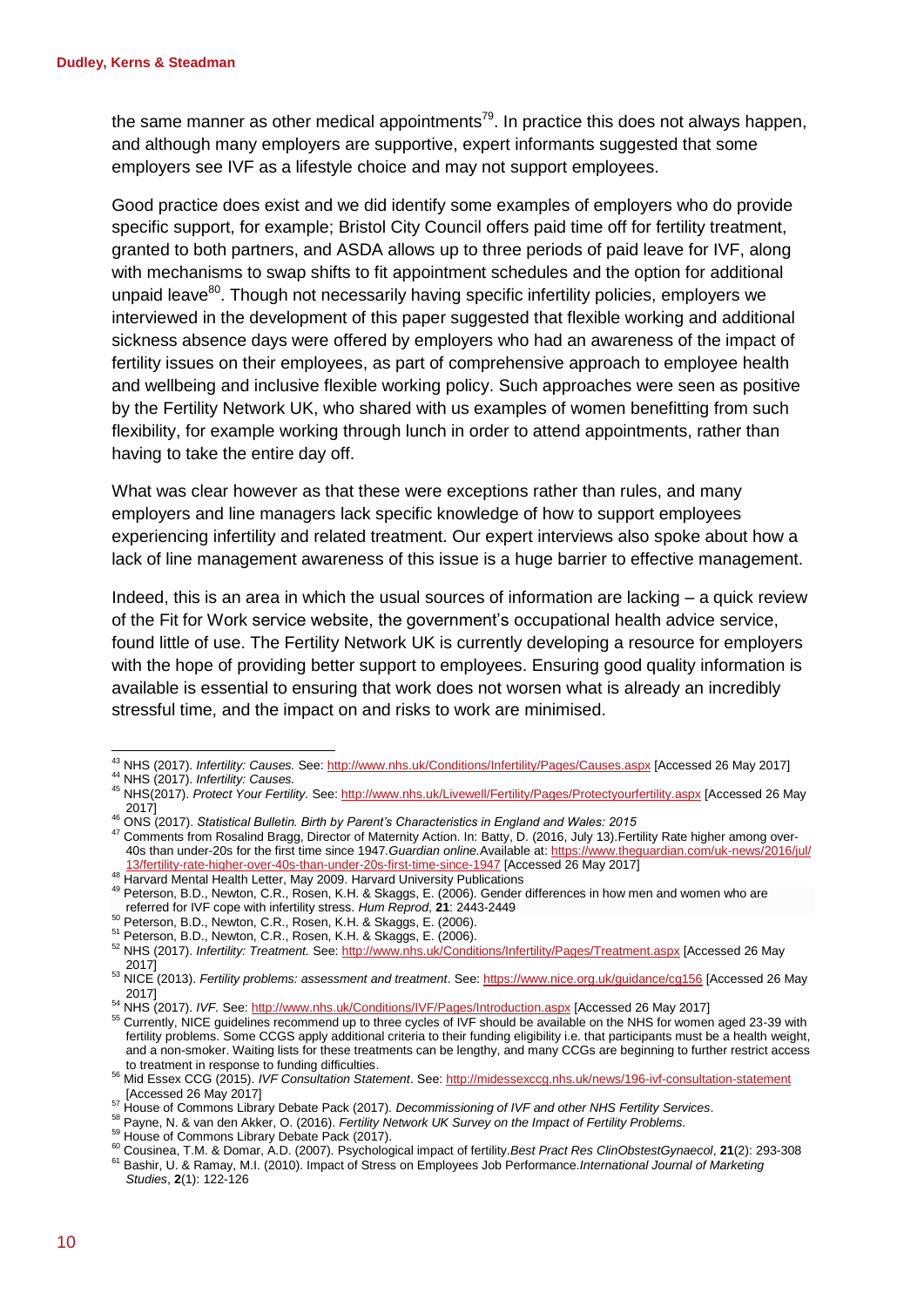- -CIPD (2016). *Absence Management*.
- Bank Workers Charity (2014). *Bank On Your People: The state of wellbeing and productivity in the financial sector*.
- Grimshaw, J. (1999). *Employment andhealth: Psychosocialstress intheworkplace*. London: The British Library.
- Chen, T.H., Chang, S.P., Tsai, C.F. & Juang, K.D (2004). Prevalence of depressive and anxiety disorders in an assisted reproductive technique clinic.*Human Reproduction*, **19**: 2313 Kjaer, T.K.,Jensen, A., Dalton, S.O., Johansen, C., Schmiedel, S & Kjaer, S.K.(2011). Suicide in Danish women evaluated for
- fertility problems. *Human Reproduction*, **26**(9): 2401-2407 Cousinea, T.M. & Domar, A.D. (2007).
- 
- Greil, A.L., Slauson-Blevins, K. & McQuillan, J. (2010). The experience of infertility: A review of recent literature. *Sociology of Health & Illness*, **32**(1): 140-162
- <sup>69</sup> Peterson, B.D., Newton, C.R., Rosen, K.H. & Skaggs, E. (2006).
- Klemetti, R., Raitanen, J., Sihvo, S., Saarni, S. & Koponen, P. (2010). Infertility, mental disorders and well-being a nationwide survey.*Actaobstetricia et gynecologicaScandinavica*, **89**(5): 677-682 Cousinea, T.M. & Domar, A.D. (2007).
- 
- Cousinea, T.M. & Domar, A.D. (2007).
- Cousinea, T.M. & Domar, A.D. (2007).
- Payne, N. & van den Akker, O. (2016).
- Payne, N. & van den Akker, O. (2016).
- Payne, N. & van den Akker, O. (2016).
- Payne, N. & van den Akker, O. (2016).
- Payne, N. & van den Akker, O. (2016).
- ACAS (2017). *Employee Rights During IVF Treatment.*
- Fertility Network UK (2016). *Factsheet: Employment Issues*. See: [http://fertilitynetworkuk.org/wp-content/uploads/2016/12/](http://fertilitynetworkuk.org/wp-content/uploads/2016/12/%0bFACTSHEET-Employment-Issues-November-2016.pdf) [FACTSHEET-Employment-Issues-November-2016.pdf](http://fertilitynetworkuk.org/wp-content/uploads/2016/12/%0bFACTSHEET-Employment-Issues-November-2016.pdf) [Accessed 26 May 2017]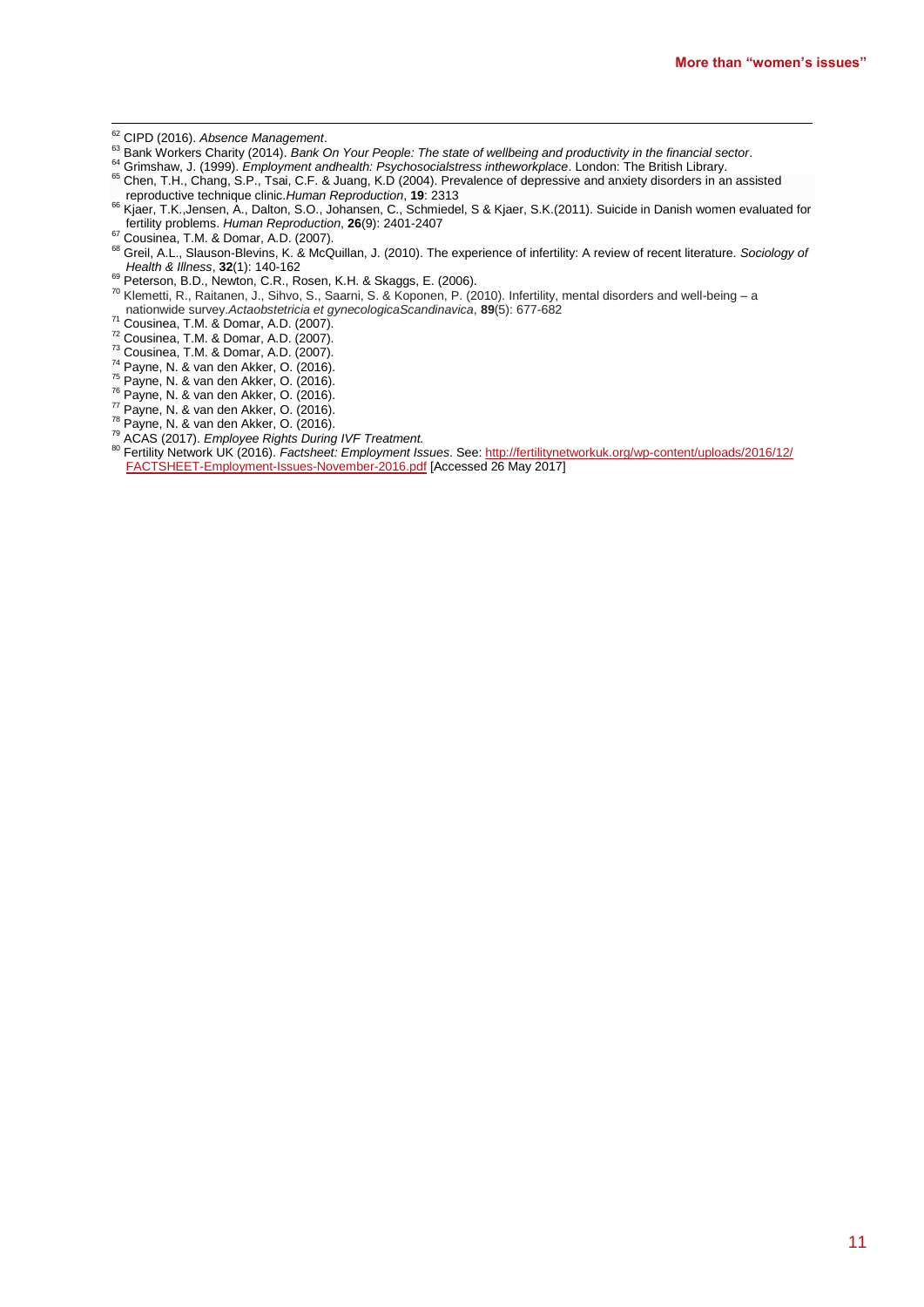## **4. Pregnancy and long-term conditions**

<span id="page-17-0"></span>*Some long-term health conditions are worsened by pregnancy, placing the health of the pregnant women and the child at additional risk. The combination of pregnancy and illness can have particular implications for work, often requiring additional antenatal support or leave from work.*

#### **4.1. Pregnancy and health**

<span id="page-17-1"></span>In the UK, the majority of women experience pregnancy; an estimated four out of five women has had children<sup>81</sup>. The experience of pregnancy varies across women, with some having minimal health affects while others experience difficulties; in some cases this can affect ability to work. Pregnancy often comes with side effects, such as high blood pressure, fatigue and backache. Nausea and vomiting, common in early pregnancy have in particular been shown to affect ability to work<sup>82</sup>, while a more severe,

rare form of morning sickness, Hyperemesis Gravidarum (effecting up to 3% of women), can be hugely detrimental, sometimes requiring hospitalisation.<sup>83</sup>

Pregnancy can take an even more significant toll on an individual and their working life if they have a pre-existing medical condition. With an estimated 1 in 3 women of working age having at least one long-term health condition, this combination of factors warrants exploration. In this paper we

*4 out of 5 women have children, and 1 out of 3 have at least one long-term health condition*

explore some examples of where this combination of factors might create additional disadvantages for working women: heart conditions, obesity, diabetes and mental illness.

**Heart conditions:** The additional strain on the heart associated with pregnancy means women with pre-existing heart problems may require extra health and work support. Though relatively rare, congenital heart defects are a recognised area of risk, due to inefficiencies in the heart's ability to pump blood. Whilst the health impact of this varies among individuals (an estimated two-thirds of women with such defects have no cardiovascular complications during pregnancy) $84$ , those in the high risk category are at significant risk of death during pregnancy and in the first month after birth. In most cases, both mother and baby will require close attention and monitoring by clinicians throughout. Similarly, for women with coronary heart disease pregnancy increases the risk of a heart attack. Though diseases of the heart and circulatory systems are more common in older women, 2.6% of all related deaths occurred in women aged under  $54^{85}$ , while in women under 65 the prevalence of myocardial infarction (aka heart attack) is 1.2% and for stroke  $2.9\%$ .  $86$ 

**Obesity:** Levels of obesity among pregnant women are a growing concern; in the US the prevalence of obese pregnant women is estimated to have increased by 69% over a 10 year period<sup>87</sup>. Around 15-20% of all pregnant women in England are obese<sup>88</sup> (BMI of over 30), and 5% have a BMI of 35 or over<sup>89</sup>. Maternal obesity increases the risk of preeclampsia, development of gestational diabetes, blood clots and heavy bleeding after birth, whilst reducing the likelihood of an uncomplicated vaginal birth. The risks for the baby are also high; an obese mother increases the likelihood of a premature or stillbirth, and foetal abnormalities. 90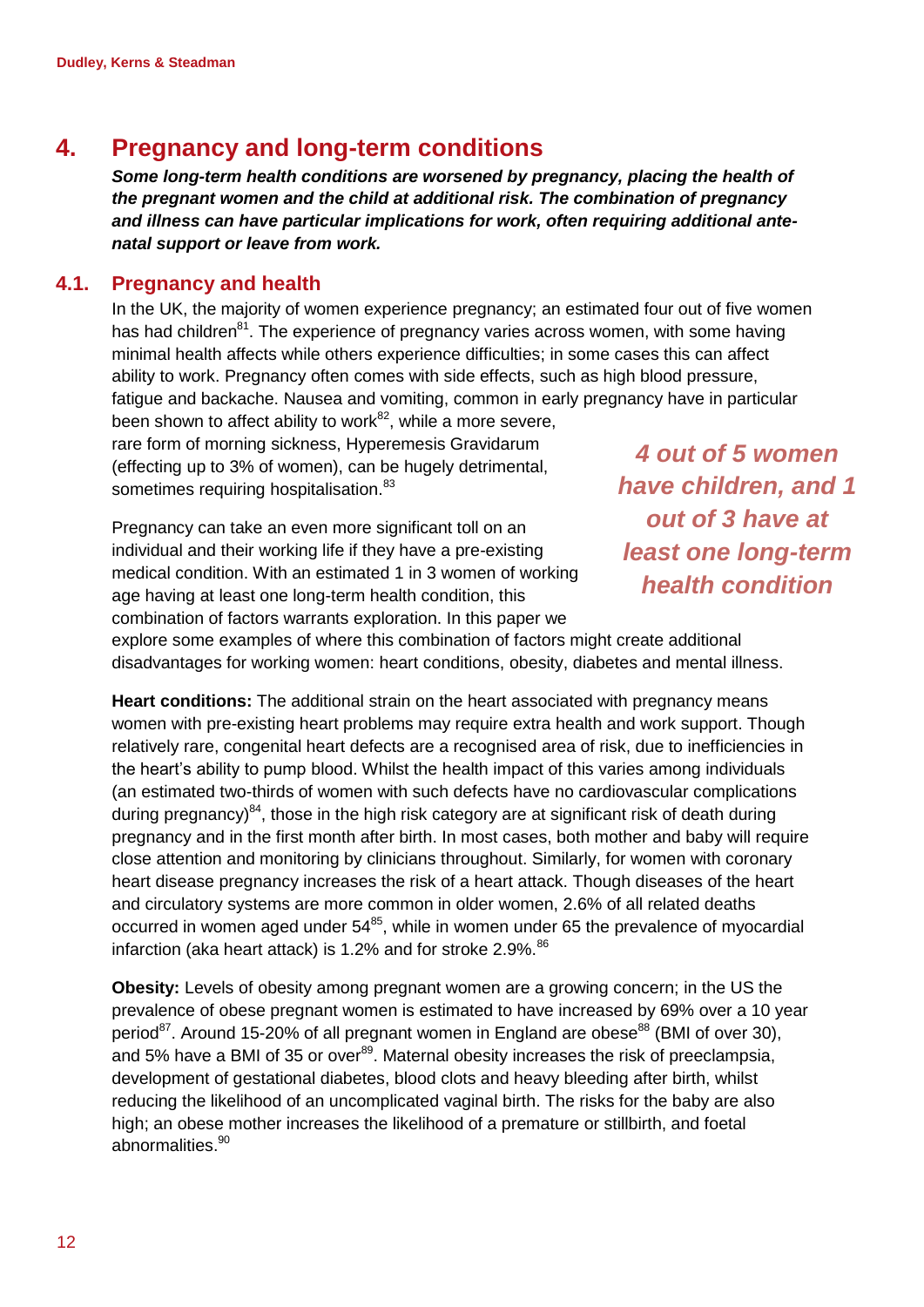**Diabetes:** Related to increased prevalence of obesity, the number of pregnant women with pre-existing (not gestational) diabetes has also increased in the last decade. There are 3.3 million people diagnosed with diabetes living in the UK, a number which has doubled since  $1996<sup>91</sup>$ ; women who have diabetes form 2-5% of all pregnancies<sup>92</sup>. Women with diabetes

## *Women who have diabetes form 2 - 5% of all pregnancies*

who become pregnant may develop problems with their eyes or kidneys, or have other existing problems exacerbated. They are at a higher risk of having a miscarriage, developing pre-eclampsia and having a large baby – and a consequently more difficult birth<sup>93</sup>. In this situation, babies are also at risk of abnormal development in the womb or being stillborn $94$ . To minimise these additional risks, diabetic women are offered multiple additional tests, including ultrasound scans and retinal assessments.<sup>95</sup>

**Mental illness:** Pregnancy and birth is a time of great change and upheaval that has a huge impact on anyone who goes through it, and may have particularly implications for people with mental health conditions, such as anxiety or depression. Those with a mental health condition, or who have had one in the past, are at a high risk of becoming ill during pregnancy and the first year after birth<sup>96</sup>. Severe mental health problems (such as bipolar affective disorder, severe depression and psychosis) can progress more quickly and become more serious after a birth than at any other time in a woman's life $^{97}$ . Many psychotropic medications which are prescribed for the management of different mental health conditions can, when taken during pregnancy and breastfeeding, pose a number of risks to the baby<sup>98</sup>. This is a difficult decision for an expectant mother as there are also risks associated with stopping medication<sup>99</sup>; around7 out of 10 women who stop taking antidepressants in early

*Around 7 out of 10 women who stop taking antidepressants in early pregnancy becoming unwell again*

pregnancy becoming unwell again<sup>100</sup>. Best practice guidelines indicate that women with existing mental health conditions should be referred for pre-pregnancy advice at specialist services, with extra care taken by all their health team to monitor their mental health over the perinatal period and after birth. These appointments and related self-care may also require time off work but this is essential to reduce the risk of harms to both mother and baby in the longer term.

#### **4.2. Implications for work**

<span id="page-18-0"></span>Pre-existing conditions can lead to complicated pregnancies. Complications, in whatever form, often have the same implications – more scans, more hospital visits, more appointments- resulting in more time needed off from work, greater difficulty returning to work after birth, and more stress. In some cases, for example where medication can no longer be taken, there may be considerable difficulties with working.

Pregnant women are protected under the Equality Act 2010 from being treated "unfavourably" because of pregnancy "or an illness relating to pregnancy", for the period from when she becomes pregnant until she returns to work (the protected period). Despite this, one in nine mothers report being made to leave their job during this period (dismissed, made redundant where others were not, or treated so poorly they felt there was no choice but to leave)<sup>101</sup>. Antenatal or other medical appointments are often integral to the health of pregnant women with long-term conditions. There are legal protections to enforce the right to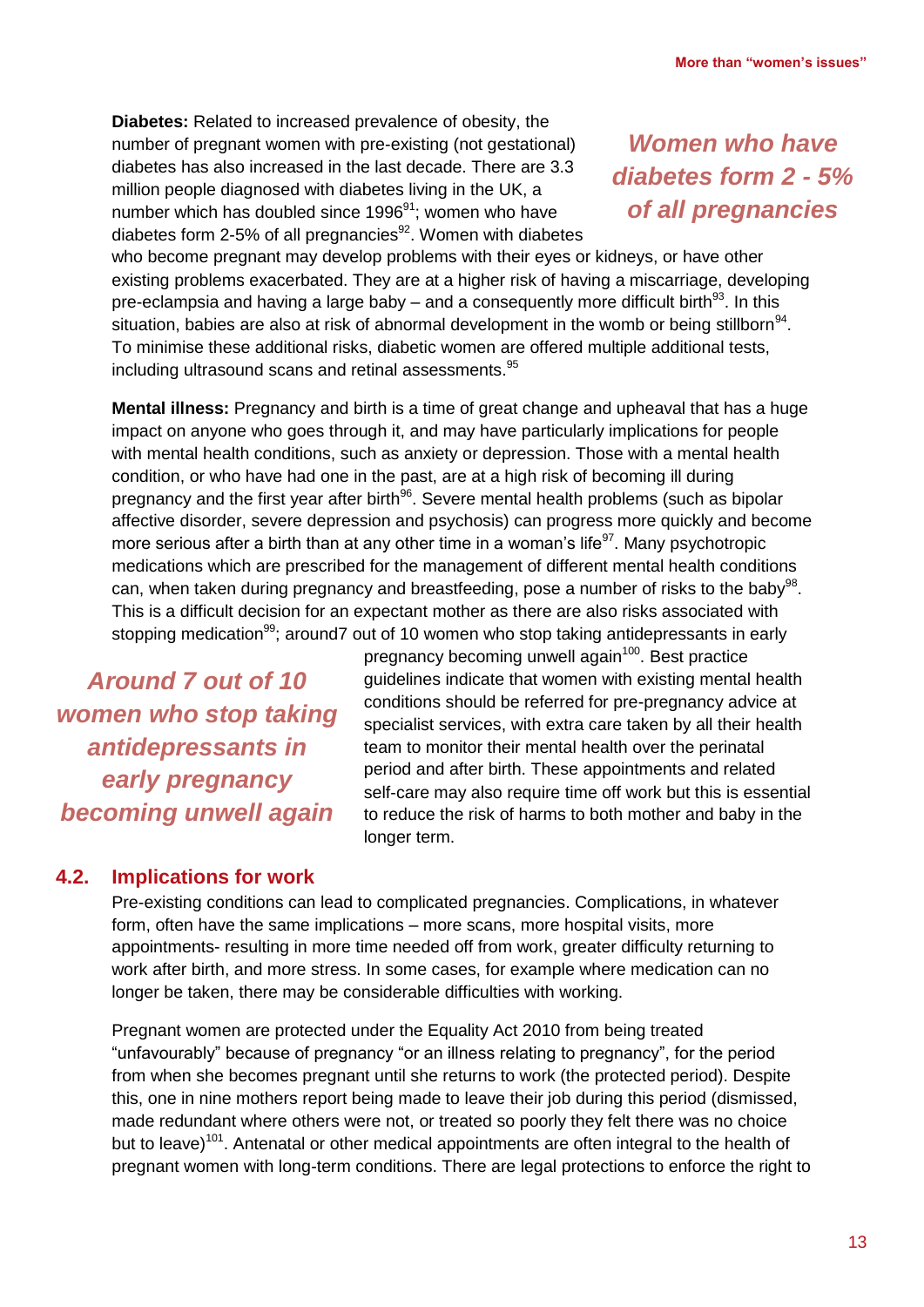be paid for "reasonable" time off for antenatal appointments, though what is reasonable can be a grey area<sup>102</sup>. Indeed, 10% of mothers said their employer discouraged them from attending antenatal appointments; if scaled up to the general population this could mean up to 53,000 mothers a year $103$ . There is no further guidance for employers on reasonable leave for women with preexisting health conditions which are likely to be impacted by pregnancy.

*1 in 10 mothers report their employer discouraged them from attending antenatal appointments*

The type of employment that a woman is engaged in can influence the level of negative impact that becoming pregnant will have on her work. Often those working in "nontraditional" forms of employment (such as casual/agency workers and those on zero-hour contracts) bear the greatest brunt of disadvantage<sup>104</sup>; for example, lacking any entitlement for paid leave for antenatal appointments. This can lead to missed appointments, risking the health of both mother and baby. A pregnancy complicated by an existing health condition could, in many cases, be financially ruinous for a non-traditional employee. Certain job types are also less open to pregnancy related flexibility, with mothers working within maledominated skilled trades such as chefs or mechanics being five times as likely to say they feel "forced out" of their roles then the average for women in all professions.<sup>105</sup>

Despite the strengthening of legal protections for pregnant women in the last decade, working (or seeking work) whilst expecting a child continues to cause significant problems for thousands of women each year. Recent research found 77% of women reporting at least one potentially discriminatory and/or negative experience at work whilst pregnant $^{106}$ . Worryingly, they found an increase on the levels of discrimination reported in a 2005 study, with more women being made redundant or being forced to leave their job than a decade ago. 107

#### **4.3. Management and support at work**

<span id="page-19-0"></span>We do not know whether or not pregnant women with health conditions experience further work disadvantage than women with either long-term conditions or women who are pregnant. However, combined evidence on pregnancy related discrimination and health related discrimination suggest this is a hypothesis worth testing. The EHRC identified that disability status had an influence in determining whether a mother reported a negative impact on opportunity, status or job security, albeit to a lesser extent than factors such as type of occupation, contract and whether they already had children.<sup>108</sup>

The additional time needed to attend medical appointments, or to manage the additional strain of an illness exacerbated by pregnancy, can mean that women with pre-existing health conditions may need to take more time off work. Whilst it is illegal for pregnancy related sickness absence to factor into an employer's decision regarding a women's employment, extra leave and poorly understood conditions could lead to employers gaining a negative impression of their pregnant workers.

There are limited materials which discuss how to better support pregnant women with longterm conditions at work. Royal College of Nursing (RCN) guidance suggests midwives and occupational health nurses have a key role in supporting working pregnant women with disabilities. They highlight the need for risk assessments and reasonable adjustments where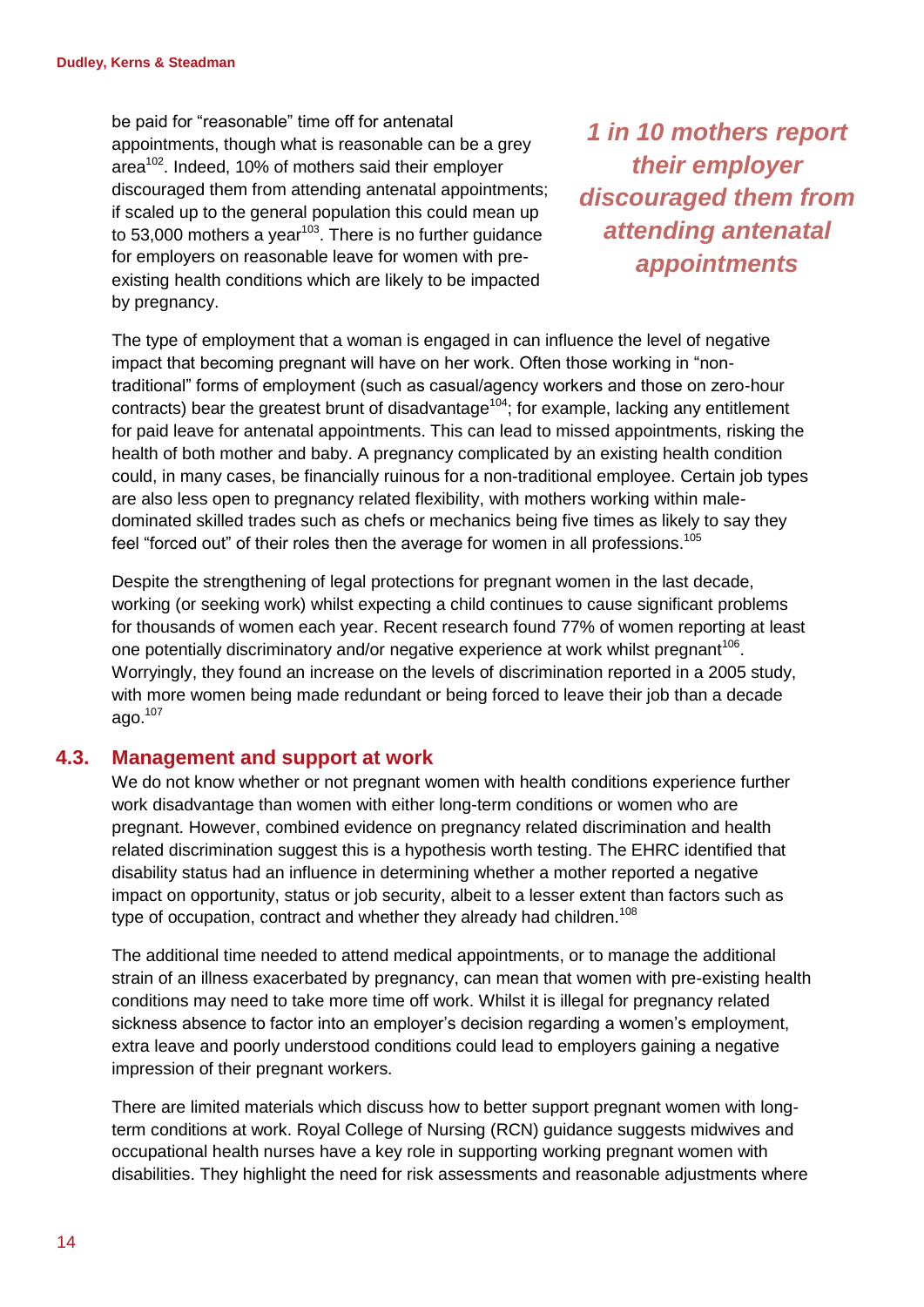there are problems, in particular noting concerns around reduced mobility and physical and psychological hazards, and suggesting that developing strategies to manage these risks can be crucial to keeping women in work.<sup>109</sup>

The additional burden of having a long term condition must be taken into context of working while pregnant in the UK, with the associated loss of earnings and high potential for discrimination at work. A compounding illness may add extra complexity, and the "grey area" and gaps around enforcement of rights means that, for many women, the lack of a sympathetic and understanding employer could have an impact on the health of both the mother and her baby.

-

[pregnant.aspx](http://www.nhs.uk/conditions/pregnancy-and-baby/pages/overweight-pregnant.aspx) [Accessed 2June 2017]

<sup>97</sup> NICE (2016). *Antenatal and postnatal mental health: Clinical Management*.

- <sup>98</sup> MIND (2016). *Antidepressants*.
- <sup>99</sup> NICE (2016). *Antenatal and postnatal mental health: Clinical Management*.
- <sup>100</sup> Royal College of Psychiatrists (2017).

<sup>81</sup> ONS (2012). *Statistical Bulletin: Cohort Fertility England and Wales*

<sup>82</sup> Mazzotta, P., Maltepe, C., Navioz, Y., Magee, L.A. & Koren, G. (2000). Attitudes, management and consequences of nausea and vomiting of pregnancy in the United States and Canada. *Int J GynaecolObstet,* **70**(3): 359-365

<sup>83</sup> McParlin, C., O'Donnell, A., Robson, S., et al (2016). Treatments for Hyperemesis Gravidarum and Nausea and Vomiting in Pregnancy: A Systematic Review.*JAMA,* **316**(13): 1392-1401

<sup>84</sup> Wacker-Gussman, A., Thriemer, M., Yigitbasi, M., Berger, F. & Nagdyman, N (2013). Women with congential heart disease: long-term outcomes after pregnancy. *Clin Res Cardiol*, **103**(3): 215-22

<sup>85</sup> Data from Cardiovascular Disease Statistics. See: British Heart Foundation (2014). *Cardiovascular Disease Statistics 2014*. Available at: [https://www.bhf.org.uk/-/media/files/publications/research/bhf\\_cvd-statistics-2014\\_web\\_2.pdf](https://www.bhf.org.uk/-/media/files/publications/research/bhf_cvd-statistics-2014_web_2.pdf) [Accessed 26 May 2017]

<sup>86</sup> British Heart Foundation (2014).*Cardiovascular Disease Statistics 2014.*

<sup>87</sup> U.S. data from 1992-2002. See: Leddy, M.A., Power, M.L. & Schulkin, J. (2008). The Impact of Maternal Obesity on Maternal and Foetal Health. *Obstetrics and Gynaecology*, **1**(4): 170-178 <sup>88</sup> Health Survey for England 1993-2013

<sup>89</sup> Centre for Maternal and Child Enquiries (2010). *Maternal Obesity in the UK: Findings from a National Project.* 

<sup>90</sup> NHS (2017). *Overweight and Pregnant .*See: [http://www.nhs.uk/conditions/pregnancy-and-baby/pages/overweight-](http://www.nhs.uk/conditions/pregnancy-and-baby/pages/overweight-pregnant.aspx)

<sup>91</sup> Diabetes UK (2015).*Diabetes: Facts and Stats*

<sup>92</sup> Diabetes UK (2015).*Diabetes: Facts and Stats*

<sup>93</sup> NHS (2017). *Diabetes and Pregnancy.*See[:http://www.nhs.uk/Conditions/pregnancy-and-baby/pages/diabetes-pregnant.aspx](http://www.nhs.uk/Conditions/pregnancy-and-baby/pages/diabetes-pregnant.aspx) [Accessed 26 May 2017]

<sup>94</sup> NHS (2017). *Diabetes and Pregnancy*

<sup>95</sup> NHS (2017). *Diabetes and Pregnancy*

<sup>96</sup> Royal College of Psychiatrists (2017). Mental Health in Pregnancy. Available at : [http://www.rcpsych.ac.uk/healthadvice/](http://www.rcpsych.ac.uk/healthadvice/problemsdisorders/mentalhealthinpregnancy.aspx) [problemsdisorders/mentalhealthinpregnancy.aspx](http://www.rcpsych.ac.uk/healthadvice/problemsdisorders/mentalhealthinpregnancy.aspx) [Accessed 2June 2017]

<sup>101</sup> Equality and Human Rights Commission (2016). *Pregnancy and maternity-related discrimination and disadvantage*. <sup>102</sup> Equality and Human Rights Commission (2017). *Employers obligations during pregnancy: Antenatal care, breaks and travel*. See: [https://www.equalityhumanrights.com/en/managing-pregnancy-and-maternity-workplace/faqs-employers/employers](https://www.equalityhumanrights.com/en/managing-pregnancy-and-maternity-workplace/faqs-employers/employers-obligations-during-pregnancy-3)[obligations-during-pregnancy-3](https://www.equalityhumanrights.com/en/managing-pregnancy-and-maternity-workplace/faqs-employers/employers-obligations-during-pregnancy-3) [Accessed 26 May 2017]

<sup>&</sup>lt;sup>103</sup> Equality and Human Rights Commission (2016).

<sup>104</sup> Women and Equalities Select Committee (2016). *Pregnancy and Maternity Discrimination Report.*

<sup>105</sup> Women and Equalities Select Committee (2016).

<sup>106</sup> BIS & EHRC (2016). *Pregnancy and maternity-related discrimination and disadvantage: Experiences of mothers*, March 2016: 38-39<br><sup>107</sup> BIS & EHRC (2016).

<sup>108</sup> BIS & EHRC (2016).

<sup>109</sup> RCN (2007). *Pregnancy and Disability: RCN guidance for midwives and nurses*. Available at: [https://www2.rcn.org.uk/](https://www2.rcn.org.uk/%0b__data/assets/pdf_file/0010/78733/003113.pdf) [\\_\\_data/assets/pdf\\_file/0010/78733/003113.pdf](https://www2.rcn.org.uk/%0b__data/assets/pdf_file/0010/78733/003113.pdf) [Accessed 26 May 2017]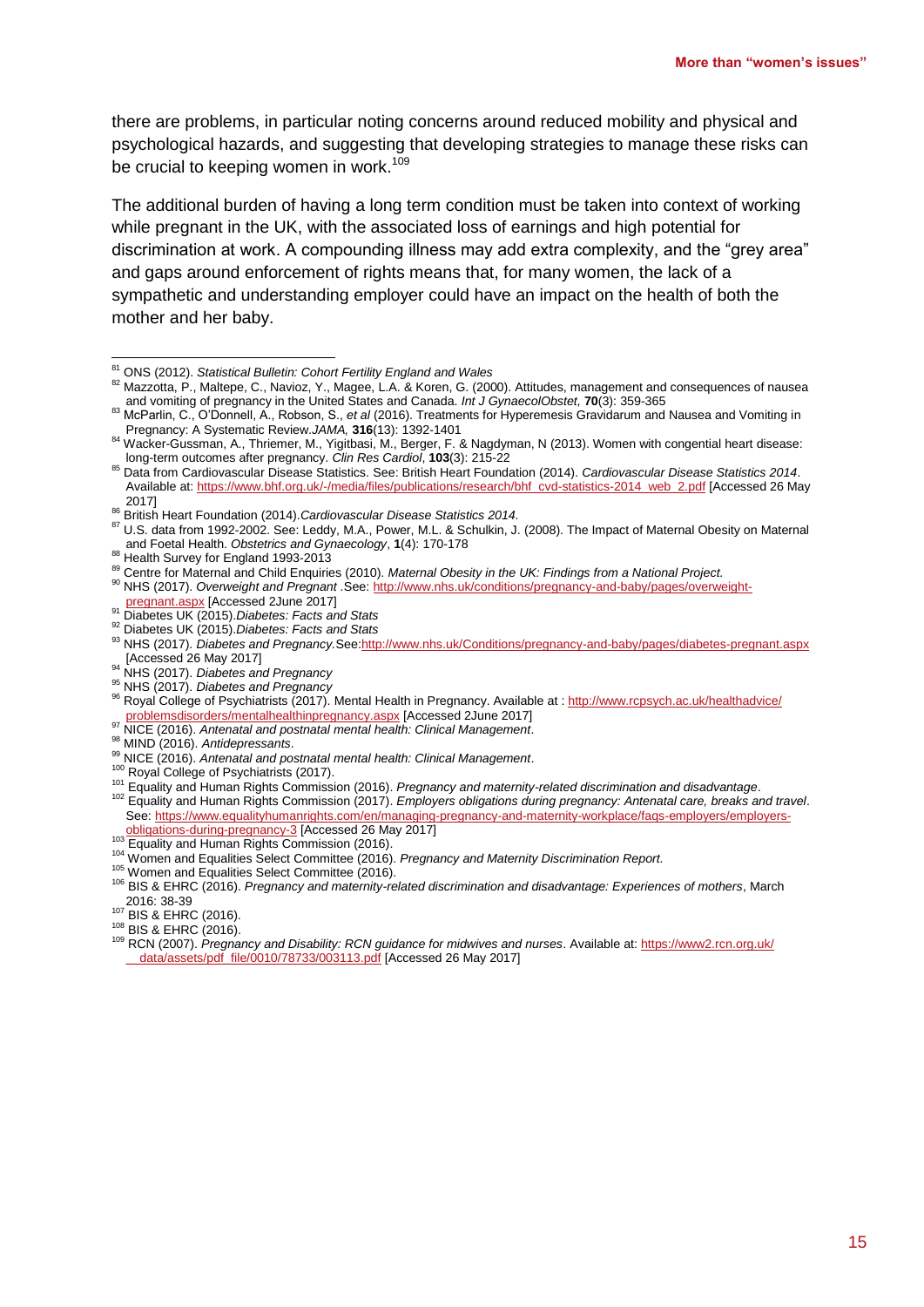### **5. Menopause**

<span id="page-21-0"></span>*Menopause is a universal process, affecting working age women at some point in their lives. Despite this, the symptoms that it presents and their impacts on work – sometimes lasting several years – are poorly recognised by women and employers, with potential implications for the ability of older female workers to work happily and productively.*

#### **5.1. What is the menopause?**

<span id="page-21-1"></span>Menopause is a natural part of the ageing process for women. It is defined as the point when a woman has not menstruated for 12 consecutive months and typically occurs between the ages of 45-55, although around 1 in 100 women in the UK experience the menopause before 40 years of age<sup>110</sup>. Menopausal symptoms include hot flushes, poor concentration,

tiredness, poor memory, feeling low/depressed and lowered confidence<sup>111</sup>. All of these factors have been linked to poor workplace performance, and as many women of this age are still in full-time employment<sup>112</sup>, menopause will undoubtedly have an effect on work.<sup>113</sup>

#### **5.2. Implications for work**

<span id="page-21-2"></span>There is a growing body of evidence exploring how menopause effects work and life. A survey of over 900 women aged 45-55 found over half reporting it was difficult managing life during the

*The average age of menopause is 52, but the hormonal change and related symptoms can last between 4-8 years*

menopausal transition. This was true also of managing work – 48 per cent reported they had some difficulties, while 5 per cent experienced considerable difficulty. Over four out of ten women surveyed reported that their menopausal symptoms negatively affected their job performance.<sup>114</sup>

Women often also reported that they had to work harder to overcome difficulties relating to having the menopause; of those women who felt that their work performance had *not* been negatively affected by menopausal symptoms, 36% said that this was because they worked even harder to overcome the difficulties, so to ensure they met their performance targets and job requirements<sup>115</sup>. Such figures imply that, for many women, there is a work penalty associated with the menopause.



#### **Figure 1: Job performance negatively affected by menopause symptoms<sup>116</sup>**

As all women experience the menopause, given its reported impact on work performance, it can be surmised that the menopause may also have a negative effect on business outcomes and performance. By improving our understanding of the menopause and its effect on working women, we can minimise this penalty.

The challenges of working with mood or cognitive-related issues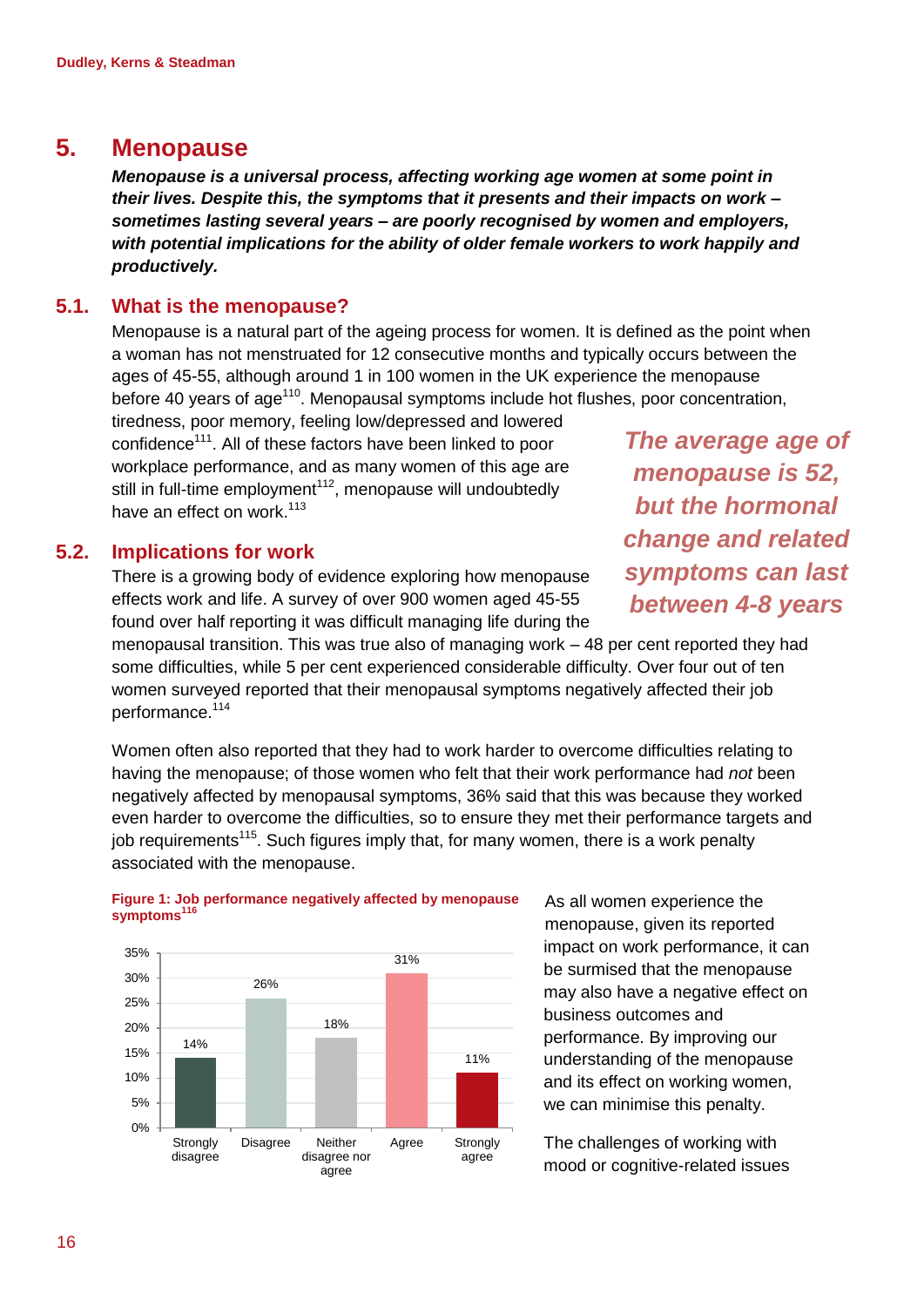are well-documented, commonly identified in terms of mental ill-health, as well as part of the experience of a number of physical health conditions. More specific to the menopause are common side effects, such as hot flushes, which can be especially challenging for women and cause considerable distress<sup>117</sup>. Some 20-25% of women experience vasomotor symptoms (such as hot flushes and night time sweats) to the extent that it significantly affects their perceived quality of life, both at work and in the home<sup>118</sup>. The work environment itself can exacerbate menopausal side effects, as workplace stress may make the mood and

*Two fifths of women felt their menopausal symptoms negatively affected their work, while other reported having to work even harder to compensate* cognitive aspects more difficult and high workplace temperatures and poorly ventilated work environments are frequently reported as causing problems for menopausal women<sup>119</sup>. Unsatisfactory or limited toilet facilities can also cause problems for menopause management in the workplace.<sup>120</sup>

The visible aspects of the menopause can be challenging. Hot flushes and sweats can be particularly problematic at work when one finds themselves the subject of attention, such as in meetings or presentations<sup>121</sup>. Many women report embarrassment, or even disgust, about experiencing hot

flushes and sweats, sometimes often leading to their avoiding social situations to minimise risk of this happening in public<sup>122</sup>. This reflects the persistent social stigma around the menopause and its symptoms which remains a *"significant source of distress"* for many women<sup>123</sup>. Indeed, despite being a normal life process, previous research has concluded that the menopause and its symptoms can represent *"a major challenge for working women, but one they are reluctant to discuss openly".*<sup>124</sup>

Stigma around even talking about the menopause at work prevents women from accessing the information they need to help them self-manage symptoms. A lack of management and HR preparation on this topic may be hindering women's ability to work to the best of their ability during this time<sup>125</sup>. Many women report wanting more information, help and support from managers, but felt that discussing the menopause was still "taboo"<sup>126</sup>. This lack of access to information through the workplace is likely a barrier to creating a workplace culture that is open to discussing the menopause.<sup>127</sup>

Such concerns about disclosure may be warranted – many women have encountered criticism and ridicule about menopausal symptoms from co-workers and managers<sup>128</sup>, with nearly a fifth of women believing their symptoms had had a negative impact on their manager's perceptions of their competence<sup>129</sup>. This lack of understanding can inhibit likelihood of disclosure and add to the stress. In one study, three quarters

*Three quarters of women had not discussed their symptoms with their line manager*

of respondents had not discussed their symptoms with their line manager, with the most common reasons for not doing so including 'privacy' (62%), 'line manager is a man' (42%) and 'it's embarrassing' (32%).<sup>130</sup>

There is poor awareness of the challenges around the menopause in women. This is perhaps compounded by a lack of knowledge among women themselves about what to expect from the menopause, with many reporting feeling unprepared<sup>131</sup>. The lack of training and awareness among managers is in stark contrast to the policies, practice and support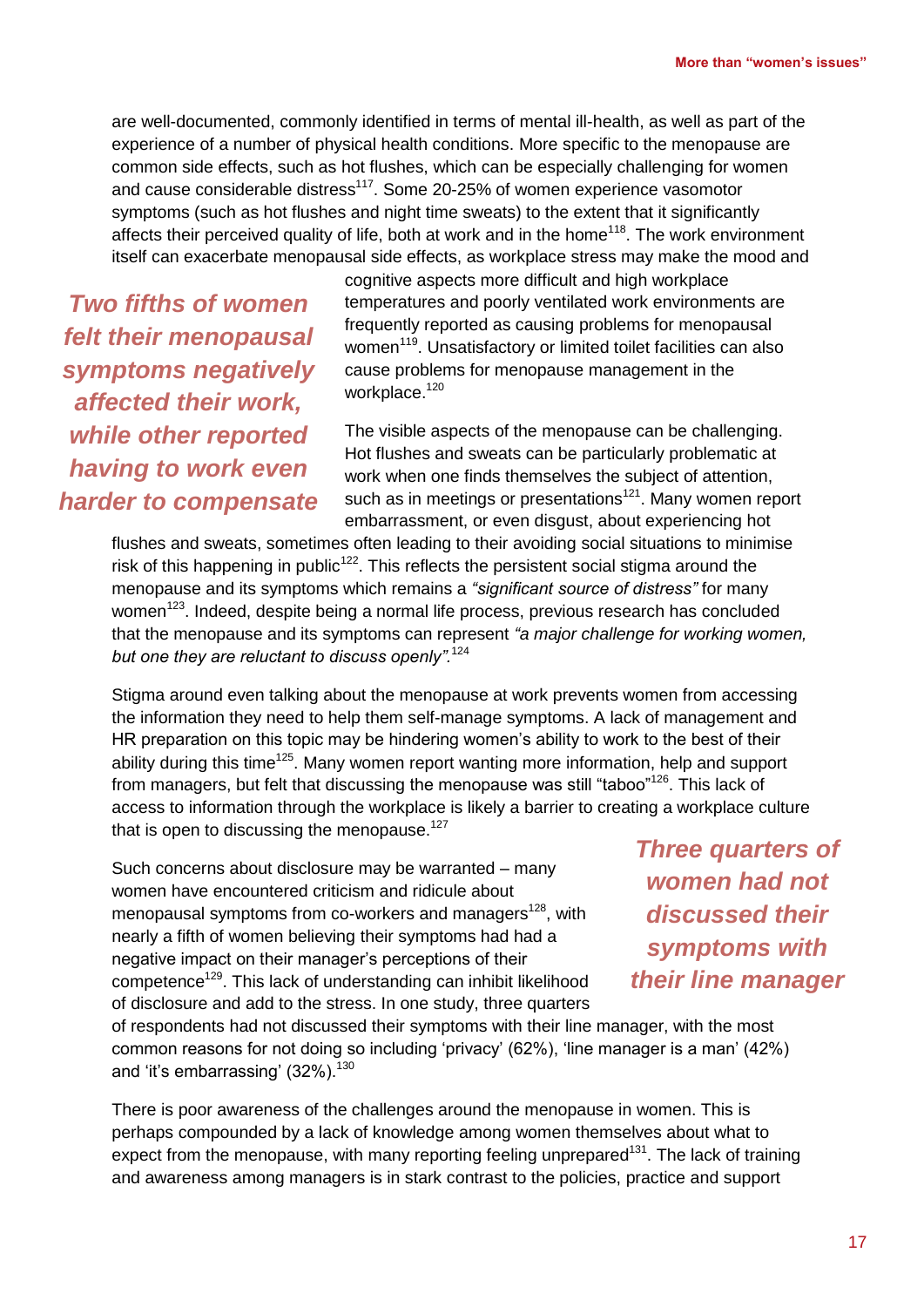afforded to younger women in the workplace going through pregnancy and maternity leave<sup>132</sup>. One 2003 survey suggested that only half of managers recognised the problems associated with the menopause.<sup>133</sup>

#### **5.3. Management and support at work**

<span id="page-23-0"></span>Unlike the other conditions we discuss in the paper, there is some guidance available for the management of the menopause at work (including from the Faculty of Occupational Medicine)<sup>134</sup>, including on the government's Fit for Work website. Advocates call for better recognition of the menopause as an occupational health issue<sup>135</sup>. Efforts should be made in organisations to provide appropriate support for women who are experiencing this natural transition. Employers and managers need to be more aware of what the menopause means for their female employees, and how they can better support them, to reduce any negative impact it has on work, and on the women who are experiencing it.

Legally, under the Health and Safety at Work Act there is a duty to undertake regular risk assessments<sup>136</sup>; this should obviously include any specific risks to menopausal women if they are employed. The risk assessments must ensure that the working environment will not make menopausal symptoms worse. This includes attention to issues, such as temperature control, proper ventilation, and addressing general welfare issues, such as access to toilet facilities and cold water $137$ . Employers might also include in their sickness absence procedures that they are flexible and can cater to menopausal symptoms within their sickness absence criteria. Women should not be discriminated against if they need time off of work, under sickness absence, due to menopausal symptoms. This requires employers to be flexible in their approach to sickness absence and time off of work, which in turn, should result in a decrease in workplace absenteeism.

The provision of the Act largely reflects the research evidence. A 2013 study identified four main areas for an organisation to better support employees experiencing the menopause.<sup>138</sup>

- **(i) Greater awareness among managers about menopause as a possible occupational health issue.** There is currently limited awareness of the implications of the menopause at work and what it means from an occupational health perspective. There also remains a high level of stigma. Improving managerial awareness about this common process and the challenges there in can help to normalise support.
- **(ii) Flexible working hours.** Flexible working can be an effective tool to minimise the effect of menopausal symptoms, for example, allowing an employee to start work later to compensate for night sweats and disturbing sleep. In one study, only a third of respondents reported having the ability to negotiate working hours to the extent required to help them deal with symptoms adequately.<sup>139</sup>
- **(iii)Access to information and sources of support at work.** Many women feel illprepared for the menopause, including in terms of the potential impact on work, where they might seek support, and what types of things might help. More information about the menopause may help and empower employers to raise this sometimes difficult topic with managers, as well as informing them as to what they can do in terms of self-management.
- **(iv)Attention to workplace temperature and ventilation.** Temperature control is important in terms of minimising the effect of hot flushes and sweats. Making efforts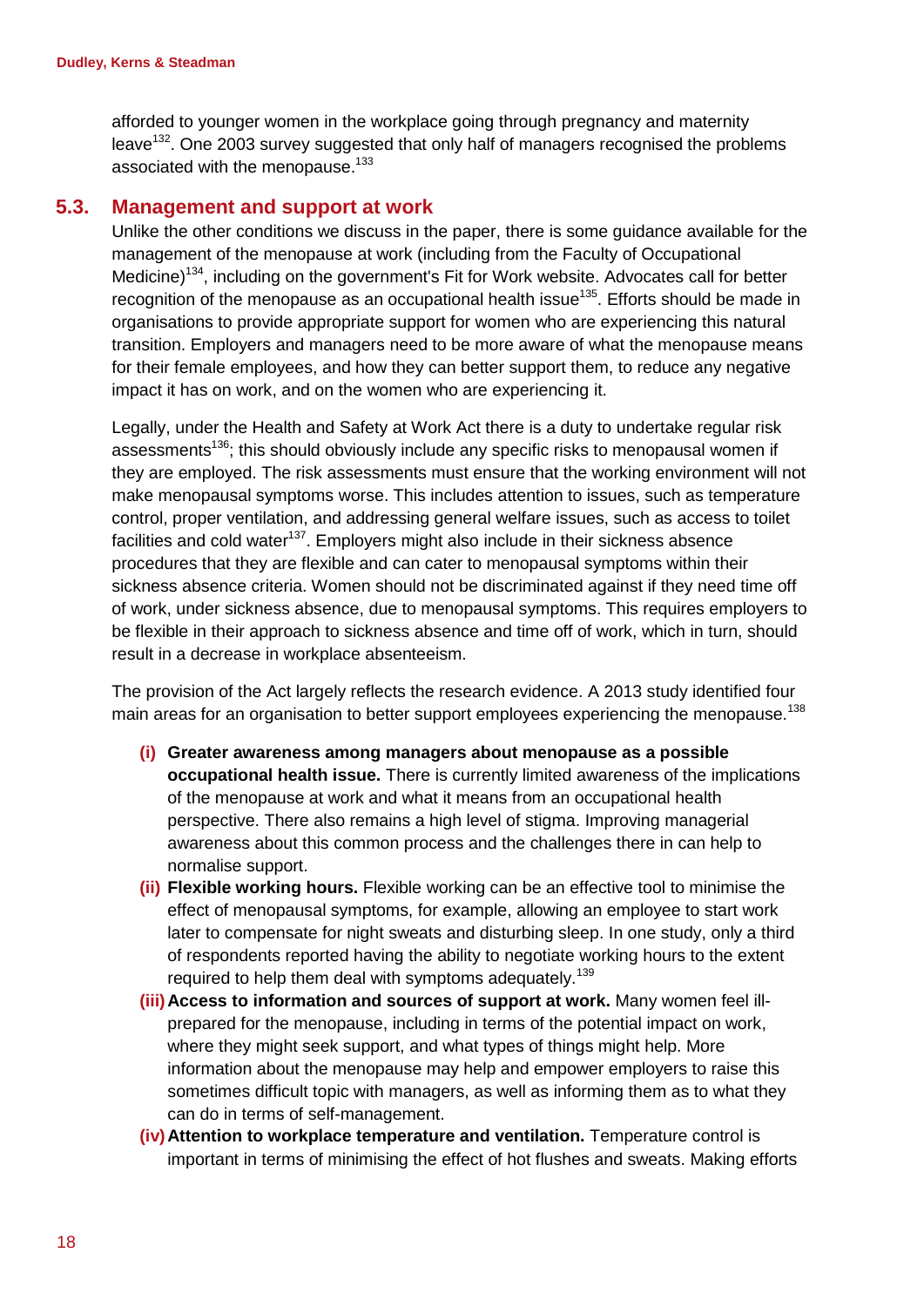to provide a ventilated environment can reduce some of the distress associated with these common symptoms.

A supportive employer should try to provide a work environment in which women are able to self-manage their symptoms; with self-management identified as important for helping women manage symptoms at work<sup>140</sup>. For example, allowing the use of fans to adjust the work environment temperature, permitting adjustment of work routines including flexibility around taking breaks, and making notes to aid cognitive problems<sup>141</sup>. Building on this, support from other women experiencing or who have experienced the menopause, e.g. peer support, has been identified as a valuable tool for women, as is the more general improvement of information about the menopause, increasing one's knowledge of the menopause for one's own edification<sup>142</sup>. However, there are difficulties in ensuring that line managers have the correct awareness; our interviews with experts in this field revealed that specific training around the menopause (as well as other reproductive and gynaecological issues), is almost non-existent.

As the menopause has been shown to affect women that are still of working age and negatively affects job performance, then supporting full employment of women with the menopause has clear economic and moral imperatives. By 2022, the number of people in the workforce who are aged 50+ will have risen to 13.8million<sup>143</sup>, meaning that enabling older women who are of menopausal age to continue working full-time, as effectively as possible, will become increasingly important. A decline in labour force participation of older women will hit certain sectors very hard, so retaining women going through the menopause is crucial in some sectors – such as nursing –that rely on a female-dominated labour force and also have a larger proportion of older women workers<sup>144</sup>. Therefore, employer support is necessary to deal with an ageing female workforce that will eventually experience this process.

<sup>133</sup> TUC (2003).

-

<sup>110</sup> NHS (2017). *Menopause.* See:<http://www.nhs.uk/conditions/Menopause/Pages/Introduction.aspx> [Accessed 26 May 2017] <sup>111</sup> Griffiths, A., MacLennan, S. & Vida Wong, Y.Y. (2010). *Women's Experience of Working Through the Menopause*. The

British Occupational Health Research Foundation.

<sup>112</sup> 78% of women aged 35-49 are in employment, as are 66.2% of women aged 50-64. ONS (2017) Dataset A05 SA

<sup>113</sup> Griffiths, A., MacLennan, S. & Vida Wong, Y.Y. (2010).

<sup>114</sup> Griffiths, A., MacLennan, S. & Vida Wong, Y.Y. (2010).

<sup>115</sup> Griffiths, A., MacLennan, S. & Vida Wong, Y.Y. (2010).

<sup>116</sup> Griffiths, A., MacLennan, S. & Vida Wong, Y.Y. (2010).

<sup>117</sup> Griffiths, A., MacLennan, S. & Vida Wong, Y.Y. (2010).

<sup>&</sup>lt;sup>118</sup> Annual Report of the Chief Medical Officer (2014). *The Health of the 51%: Women.* 

<sup>119</sup> TUC (2003).*Supporting women through the menopause*.Available at: [https://www.tuc.org.uk/sites/default/files/](https://www.tuc.org.uk/sites/default/files/%0bTUC_menopause_0.pdf) [TUC\\_menopause\\_0.pdf](https://www.tuc.org.uk/sites/default/files/%0bTUC_menopause_0.pdf) [Accessed 26 May 2017]

<sup>120</sup> Unison (2016).*The Menopause and Work*

<sup>121</sup> Annual Report of the Chief Medical Officer (2014).

<sup>122</sup> Annual Report of the Chief Medical Officer (2014).

<sup>123</sup> Annual Report of the Chief Medical Officer (2014).

<sup>124</sup> Annual Report of the Chief Medical Officer (2014).

<sup>125</sup> HM Government (2015) *A new vision for older workers: retain, retrain, recruit*

<sup>&</sup>lt;sup>126</sup> Annual Report of the Chief Medical Officer (2014).

<sup>127</sup> Annual Report of the Chief Medical Officer (2014).

<sup>&</sup>lt;sup>128</sup> Annual Report of the Chief Medical Officer (2014).

<sup>129</sup> Griffiths, A., MacLennan, S. & Vida Wong, Y.Y. (2010).

<sup>130</sup> Griffiths, A., MacLennan, S. & Hassard, J. (2013). Menopause and work: an electronic survey of employee's attitudes in the UK. *Maturitas,* **76**(2): 155-159

<sup>131</sup> BOHRF (2011). *Changing attitudes towards 'The change of life'.*

<sup>132</sup> Fenton, A. & Panay, N. (2014). Editorial: Menopause and the workplace. *Climacteric*, **17**: 317-318

<sup>&</sup>lt;sup>134</sup> Faculty of Occupational Medicine (2016). Guidance on menopause and the workplace. Available at: [http://www.fom.ac.uk/](http://www.fom.ac.uk/%0bwp-content/uploads/Guidance-on-menopause-and-the-workplace-v6.pdf) [wp-content/uploads/Guidance-on-menopause-and-the-workplace-v6.pdf](http://www.fom.ac.uk/%0bwp-content/uploads/Guidance-on-menopause-and-the-workplace-v6.pdf) [Accessed 26 May 2017] <sup>135</sup> Kopenhager, T. & Guidozzi, F. (2015). Working women and the menopause, Climacteric, **18**(3), pp. 372-375.

<sup>136</sup> HM Government (1999).The Management of Health and Safety at Work Regulations 1999. Available at:

<http://www.legislation.gov.uk/uksi/1999/3242/made> [Accessed 26 May 2017]

<sup>137</sup> Unison (2016). *The Menopause and Work.*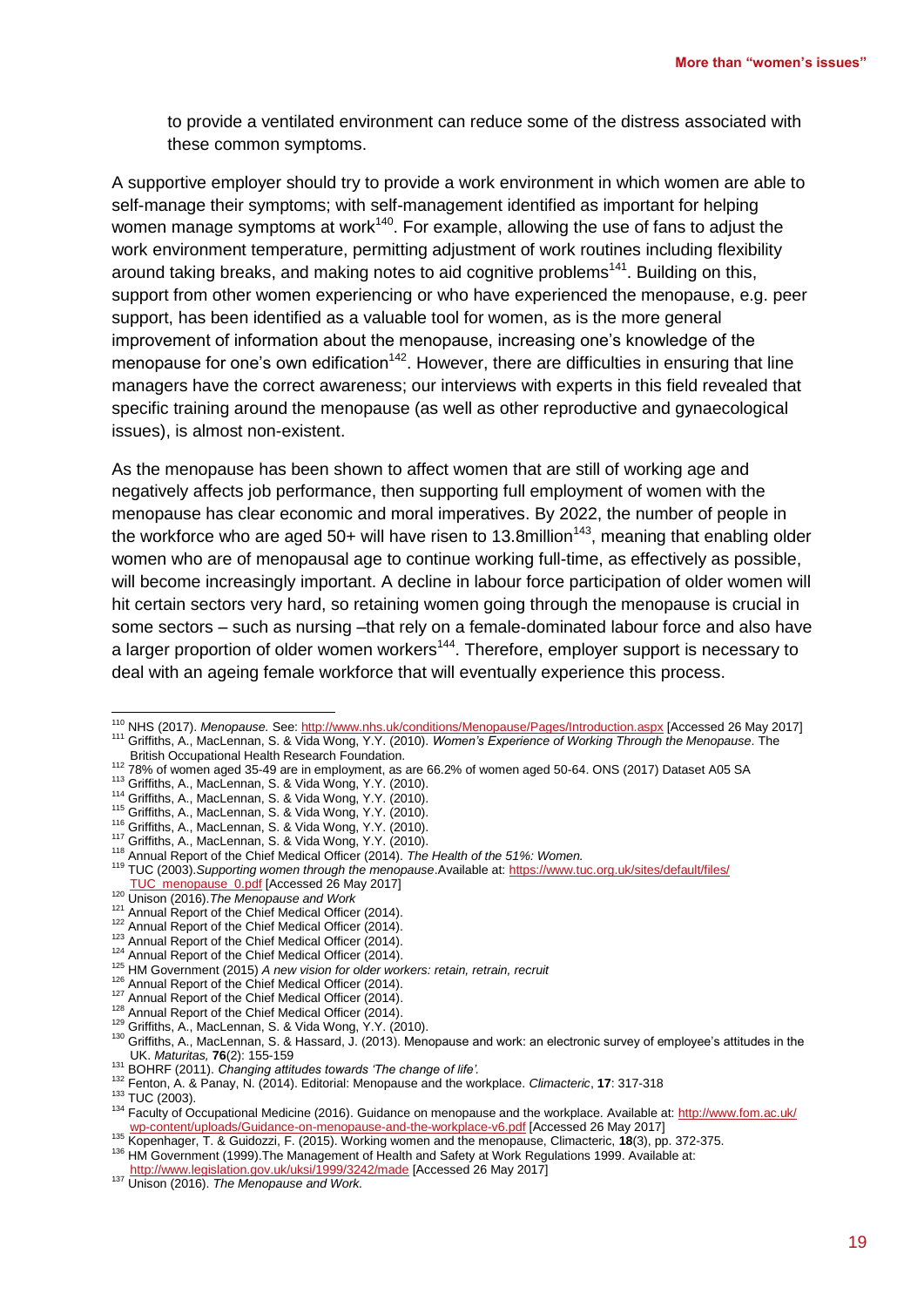-

<sup>138</sup> Griffiths, A., MacLennan, S. & Hassard, J. (2013).

<sup>140</sup> Griffiths, A., MacLennan, S. & Hassard, J. (2013).

- $142$  Griffiths, A., MacLennan, S. & Hassard, J. (2013).
- <sup>143</sup> HM Government (2015). *A new vision for older workers: retain, retrain, recruit.*

<sup>&</sup>lt;sup>139</sup> Griffiths, A., MacLennan, S. & Hassard, J. (2013).

<sup>&</sup>lt;sup>141</sup> Griffiths, A., MacLennan, S. & Hassard, J. (2013).

<sup>&</sup>lt;sup>144</sup> 88.6% of nurses are female, and one in three are set to reach retirement age within 10 years. Figures from Institute for Employment Studies (2016).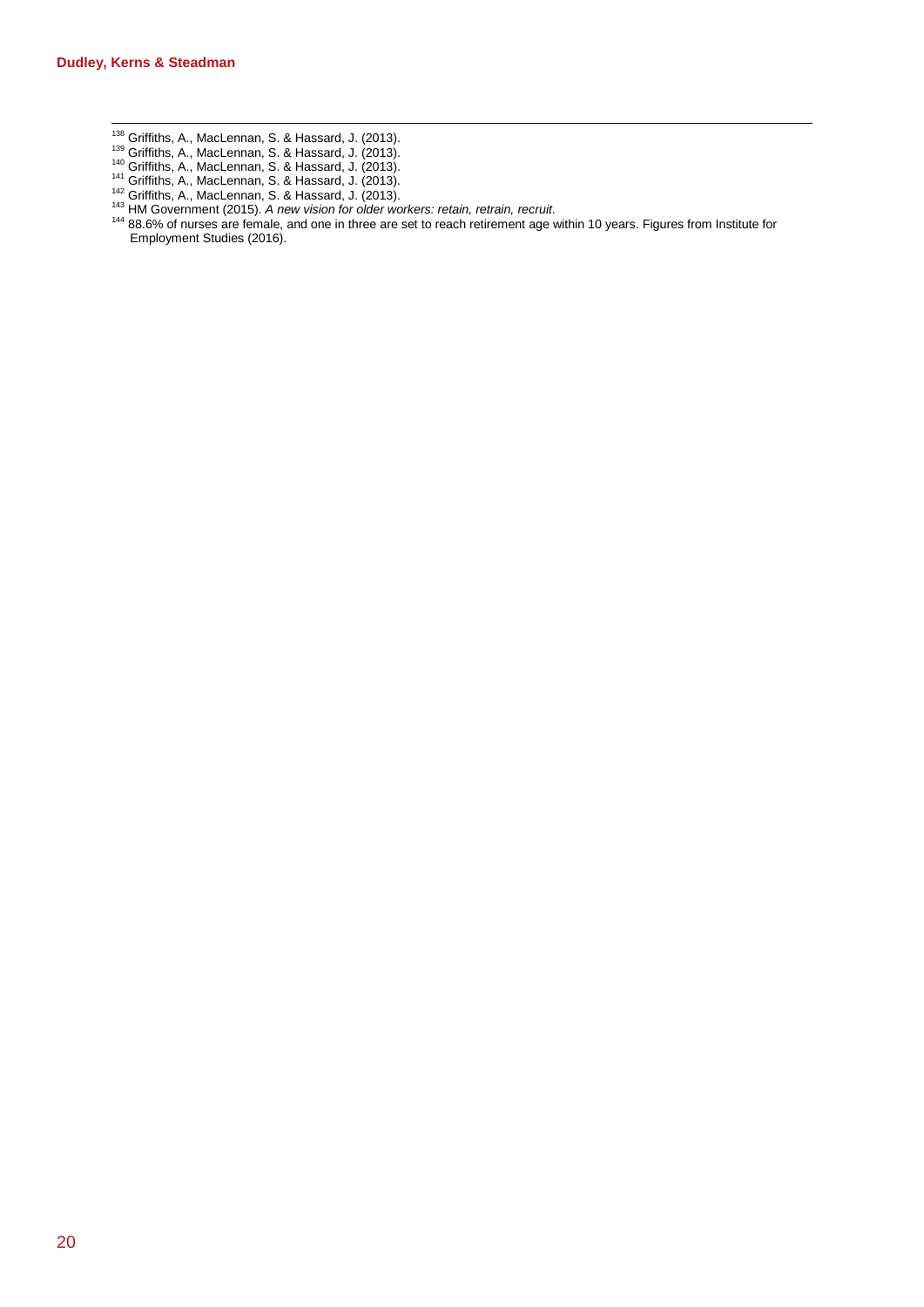## **6. Conclusion and recommendations**

<span id="page-26-0"></span>As we have seen above, there are a range of issues relating specifically to the female reproductive system which can impact on women's health and work. Though women are the ones directly affected by these conditions, they should not be dismissed as just "women's issues"; the impact of these conditions and natural processes on health and to work of such a large part of the workforce should be recognised as important to the economy as a whole. The effect of reproductive and gynaecological health on work needs to be recognised, managed and supported in the same way that other long-term health conditions are. Indeed, the synergies between these conditions and other conditions which are regarded as public health priorities are clear – seen for example, in the fluctuating nature and pain of endometriosis, and the links with fatigue and concentration, and importantly the links to low mood and poor mental health and wellbeing.

In creating health systems and work environments which are supportive of all employees' health needs, we can create a healthier, sustainable, and more efficient workplace (with better financial results) for all. A first step in addressing the barriers and difficulties around women working with these conditions is to amplify these issues and engage a consortium in discourse, which highlights the impediment on the quality of life and the work outcomes of a substantial part of the labour force – and in the case of the menopause – half of the population. These should be topics that women are able to discuss comfortably at work, and receive support for, to help them remain in employment and also to work productively.

Based on existing policy and academic literature and conversations with experts, we have developed a series of recommendations which we believe will help move this agenda forward. However, this is in the context of this topic being under-recognised and underresearched. Consequently, we hope that this paper opens up more of dialogue around women's health and work, improving recognition and understanding of the reality for working women, and drives the development of support where it is needed.

The recommendations draw on all of the above conditions, and hopefully represent a broad spectrum of what is required to better support women's reproductive and gynaecological health at work. We propose the following:

#### **6.1. Recommendations for employers**

#### <span id="page-26-2"></span><span id="page-26-1"></span>**Recommendation 1: Improve recognition of women's reproductive and gynaecological health in workplace policy and processes**

This is necessary to both provide assurances to women that they can raise their symptoms with managers/employers, and to provide managers/employers with tools to support them. We encourage employers to review their polices and processes around sickness absence, maternity leave, flexible working, health and safety and occupational health provisions to ensure that the issues we have discussed are being accounted for and women are not unduly disadvantaged in work. In particular, ensure that women's reproductive and gynaecological health issues are recognised:

- and understood by human resources and occupational health providers/practitioners;
- **in risk assessments, as per the Health and Safety Act; particularly in relation to** menopause;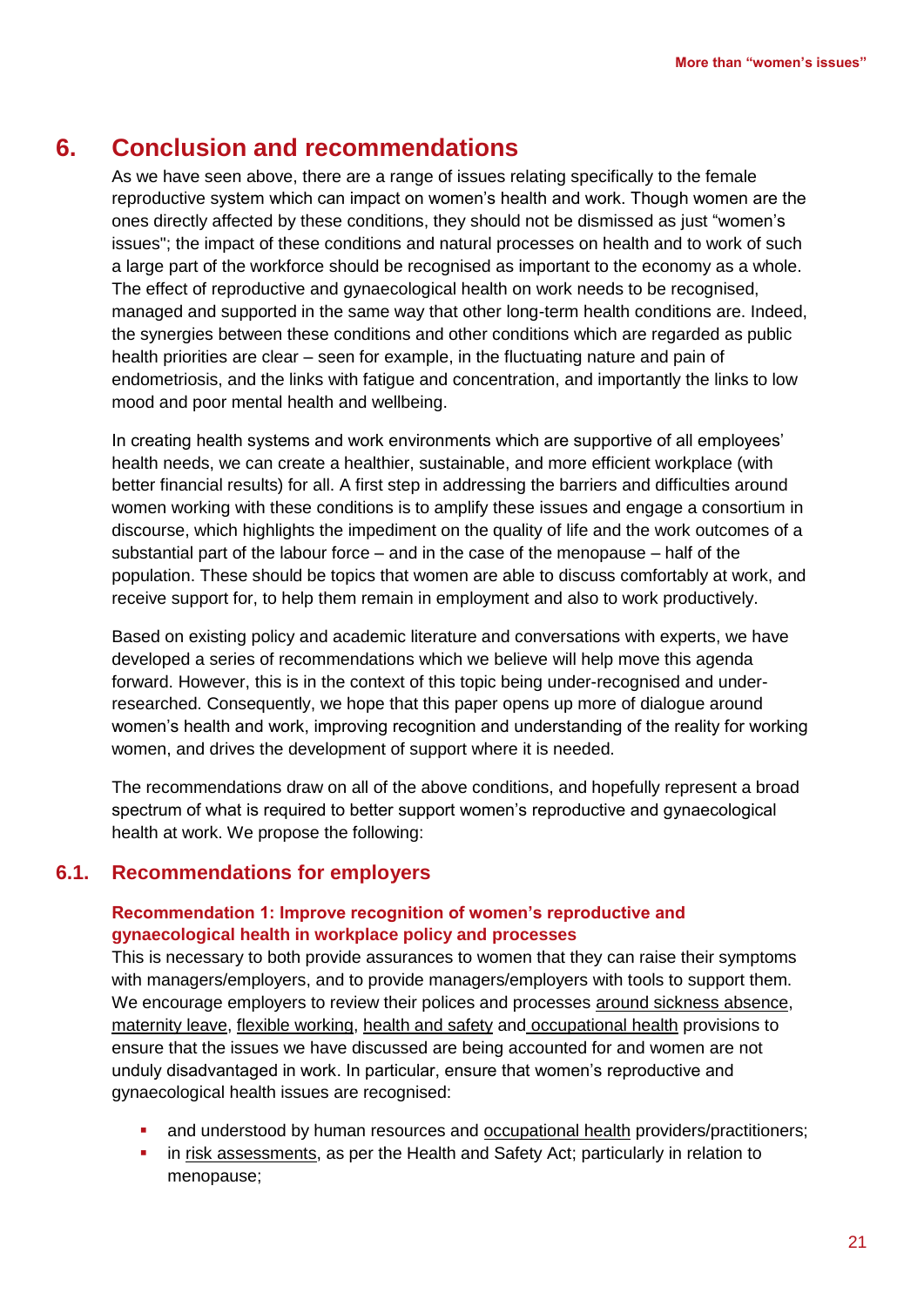- in line management training where and as appropriate, alongside other health-related training. Managers should at least be aware that such conditions may be eligible for support under the Equality Act 2010 and provisions of the Health and Safety Act;
- **i** in decisions around the flexible working requests (as part of right to request and as a reasonable adjustment) given the importance placed on flexible work for selfmanagement for self-management;
- **EXED** in sickness absence policies and processes. Such issues, including menopause, should be eligible for sickness absence and care should be taken to ensure that sickness absence and performance systems do not unfairly treat women in this context. Additional annual leave or compassionate leave may be appropriate in some circumstances;
- **in reasonable adjustments decisions more generally; managers should be flexible in** regards to their working policies and remain sensitive to requests, e.g. breaks, workplace temperature control, time off/leave, working from home, or even to reduce working hours temporarily, etc.

#### <span id="page-27-0"></span>**Recommendation 2: Provide a pathway for female staff to access confidential work support**

There are clear issues with disclosure in the workplace and fears around stigma; particularly where there is a male line manager who may be entirely unfamiliar with the conditions. Although many line managers will be comfortable and adept at discussing a range of issues, others will not be; and for some, these issues are particularly uncomfortable to discuss. Nondisclosure of health conditions may lead to incidents being mismanaged or women not seeking support for their health condition, when with adjustments, they might be more productive or even be able to remain in work. We suggest employers:

 consider assigning a staff member (e.g. in HR or Occupational Health) as a genderspecific representative in the organisation for providing guidance on sensitive issues, or acting as a go-between or supportive presence for meeting with line managers.

### **6.2. Recommendations for the Joint Work and Health Unit**

#### <span id="page-27-2"></span><span id="page-27-1"></span>**Recommendation 3: Improving access to evidence-based advice and support through government services and support**

There is limited recognition of the importance of women's reproductive and gynaecological health in health and work policy, and limited evidence on what works in improving employment outcomes. Although there is a growing body of guidance around menopause and work, there is much less for the other conditions discussed in this paper. Having recognition of, and clear guidance from, the government on women's health issues and work may empower female employees to speak more confidently to employers about any challenges for working that their condition presents.

 Develop guidance on a range of women's reproductive and gynaecological health and work issues, including endometriosis, for use in occupational information sites, such as the Fit for Work website. Guidance should be developed in collaboration with (and preferably endorsed by) relevant patient groups, occupational health experts, and health bodies such as the Royal College of General Practitioner (RCGP), Royal College of Obstetricians and Gynaecologists (RCOG) and the Faculty of Occupational Medicine.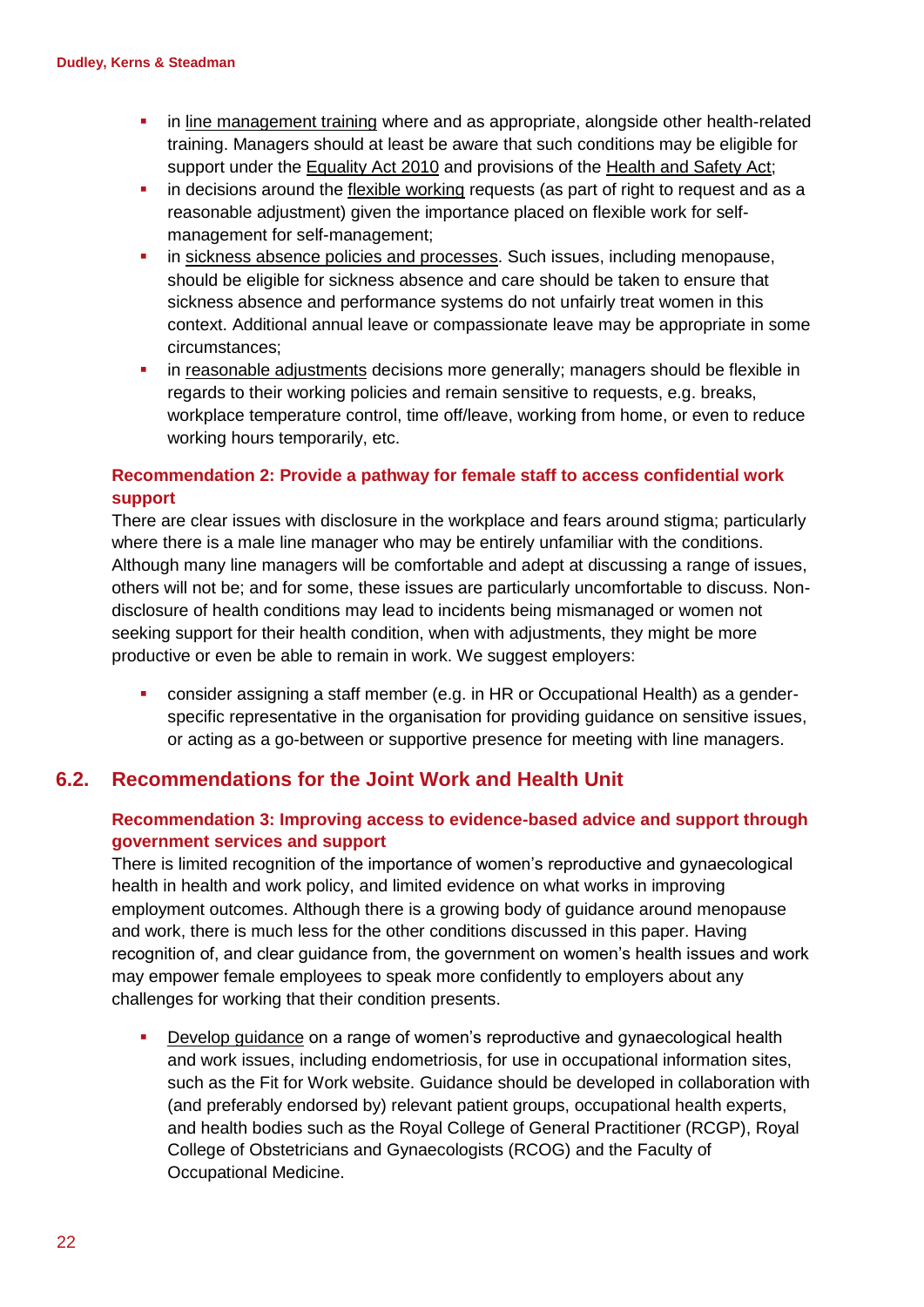- Ensure that professionals involved in Access to Work and Fit for Work have knowledge and understanding of these issues to better enable them to support women.
- Raise awareness of the role of patient groups and peer support groups in terms of providing support inside and outside of the workplace.
- Encourage and support employers (e.g. via ACAS, CIPD) and organisations with a focus on women's health with the appropriate resources to host materials raising awareness of these issues and how to best support women experiencing them.
- Given the proportion of women who work part-time or in less secure jobs (including on zero-hours contracts), we must pay particular attention to make sure that all working women are able to access the support and advice they need to remain in employment.

#### <span id="page-28-0"></span>**Recommendation 4: Review and improve clarity over legal status of conditions**

There is a lack of clarity as to the legal status of some of these conditions, which has been suggested to have implications for rights within employment and to related support.

- Department for Work and Pensions should update assessment criteria for welfare support to recognise the debilitating nature of some of these conditions; the case is particularly clear for severe endometriosis.
- **Provide clarity over the status of women's reproductive and gynaecological health** conditions, particularly severe endometriosis and infertility, under the Equality Act 2010 as a long-term, disabling chronic condition.

#### **6.3. Recommendations for the health system**

#### <span id="page-28-2"></span><span id="page-28-1"></span>**Recommendation 5: Review clinical guidance**

Women can suffer from the effects of endometriosis for years without receiving a diagnosis; this poor recognition is the cause of much stress, and inhibits effective management of the condition at work. NICE guidelines on endometriosis are currently under review, but will hopefully address some of the challenges and reduce the average length of time to diagnosis.

- Take affirmative action to reduce the huge discrepancy in time of onset of symptoms and time of diagnosis for endometriosis.
- **For those undergoing treatments and investigations for suspected endometriosis** prior to definitive diagnosis, a presumptive diagnosis of endometriosis could be applied to support management of their condition in the workplace.

Further, there are concerns about the social and psychological implications for women experiencing other reproductive and gynaecological conditions, which we would hope to see addressed in clinical guidance.

- Include in clinical guidance reflections on the quality of life and psychological implications many women experience as a response to a hidden, chronic health issue, affecting all aspects of their life including fertility;
- Similarly, guidance on self-management (including pain management for women with endometriosis) as well as link to peer support will likely be beneficial for some women.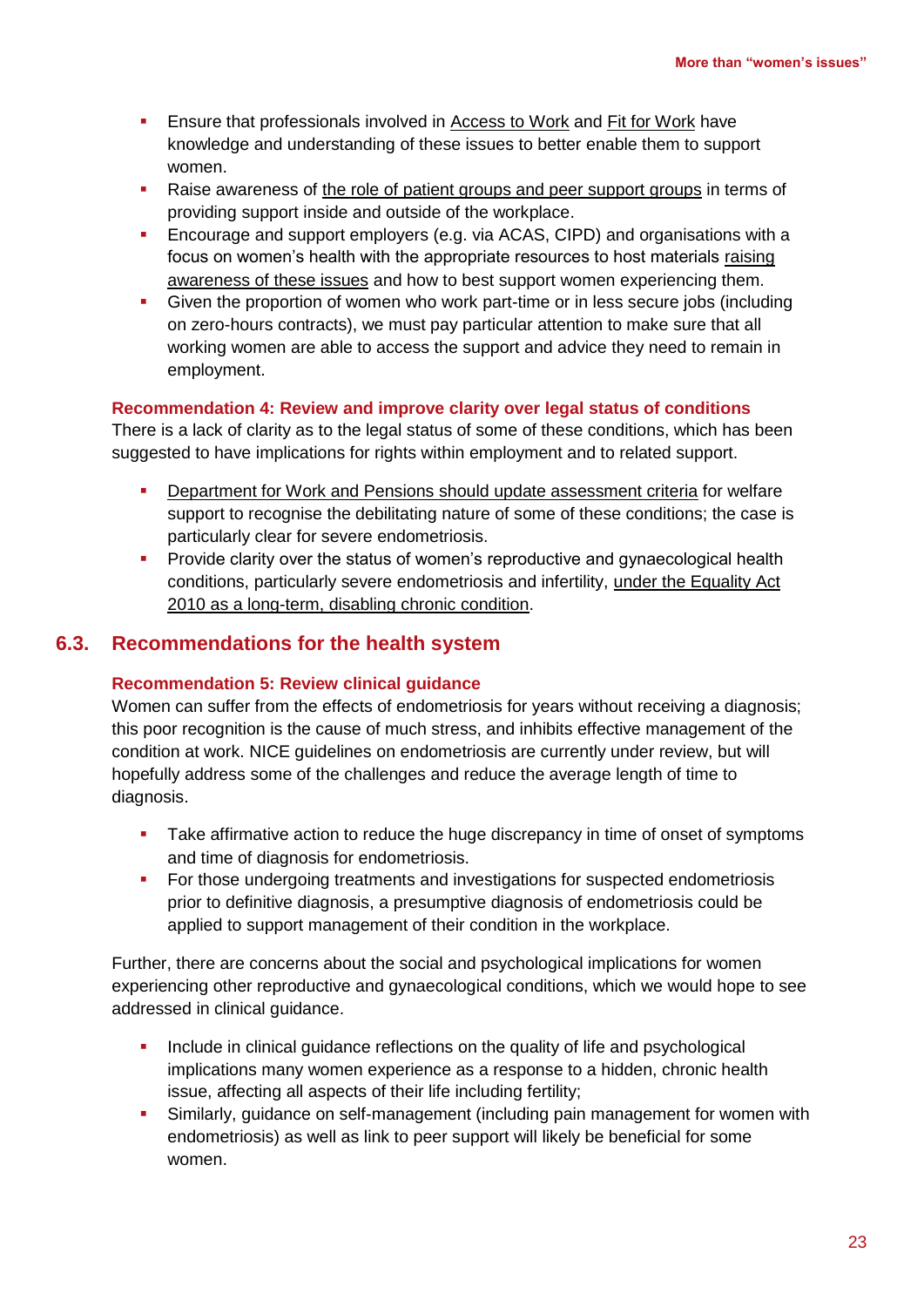For further recommendations on women's healthcare, please see: All-Party Parliamentary Group on Women's Health: Informed Choice? Giving women control of their healthcare.

#### <span id="page-29-0"></span>**Recommendation 6: Recognition of work as a health outcome**

The implications of these conditions on women's quality of life, ability to work, and to work well should be recognised in the health system. Work can be positive for health, and is often a sought-after outcome of medical care.

**Healthcare Professional's (e.g. GPs and gynaecologists) should be encouraged and** supported to consider the challenges to the quality of life and to work presented by the conditions and/or their treatments. They should also consider these challenges in treatment plans and referrals for ongoing support. This should be reflected in Royal College of General Practitioner (RCGP) and Royal College of Obstetricians and Gynaecologists (RCOG).

#### **6.4. Recommendations for further research**

#### <span id="page-29-2"></span><span id="page-29-1"></span>**Recommendation 7: Building the evidence base**

This is an under-researched area; additional work should focus on the challenges, as well as the solutions, facing women with health issues relating to reproductive and gynaecological health.

In order to better understand the challenges many women experience due to these conditions – physically, psychologically and in terms of their ability to work – more robust quality research needs to be commissioned.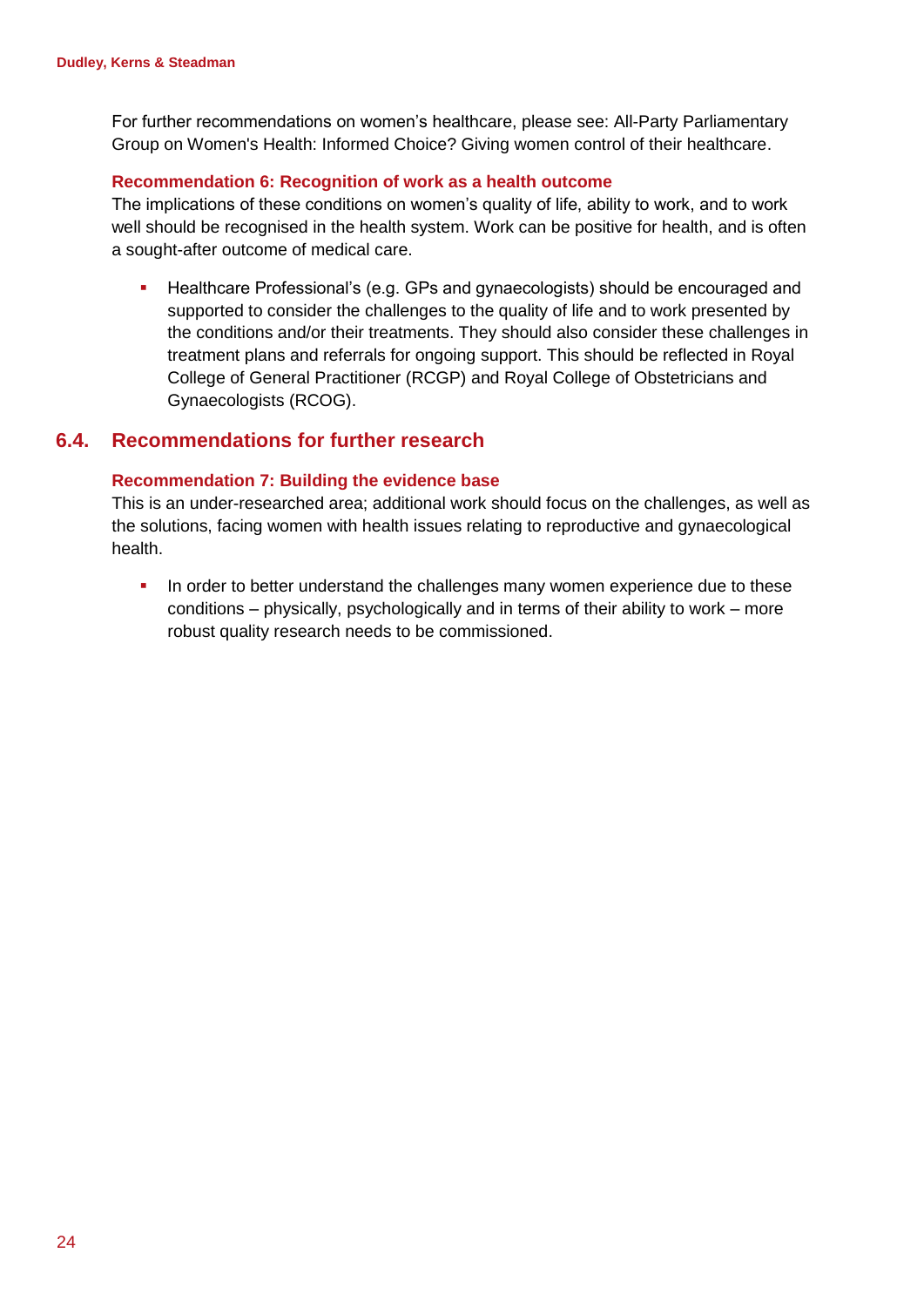## <span id="page-30-0"></span>**More information and support**

For more information on these conditions and how to access support in work, please contact:

- **Endometriosis UK:** support and guidance for women with the condition. <https://www.endometriosis-uk.org/>
- **Fertility Network UK:** the national charity for anyone who has ever experienced fertility problems.<http://fertilitynetworkuk.org/>
- **Pregnancy Sickness Support:** charity dedicated to supporting women and their families experiencing Pregnancy Sickness and Hyperemesis Gravidarum. <https://www.pregnancysicknesssupport.org.uk/>
- **Equality and Human Rights Commission**:<https://www.equalityhumanrights.com/>
- **ACAS**:<http://www.acas.org.uk/>
- **Mayer Rokitansky Küster Hauser (MRKH) syndrome UK**: [http://www.mrkh.org.uk/,](http://www.mrkh.org.uk/) **Global MRKH**: <https://theglobalmrkh.wordpress.com/author/globalmrkh/>